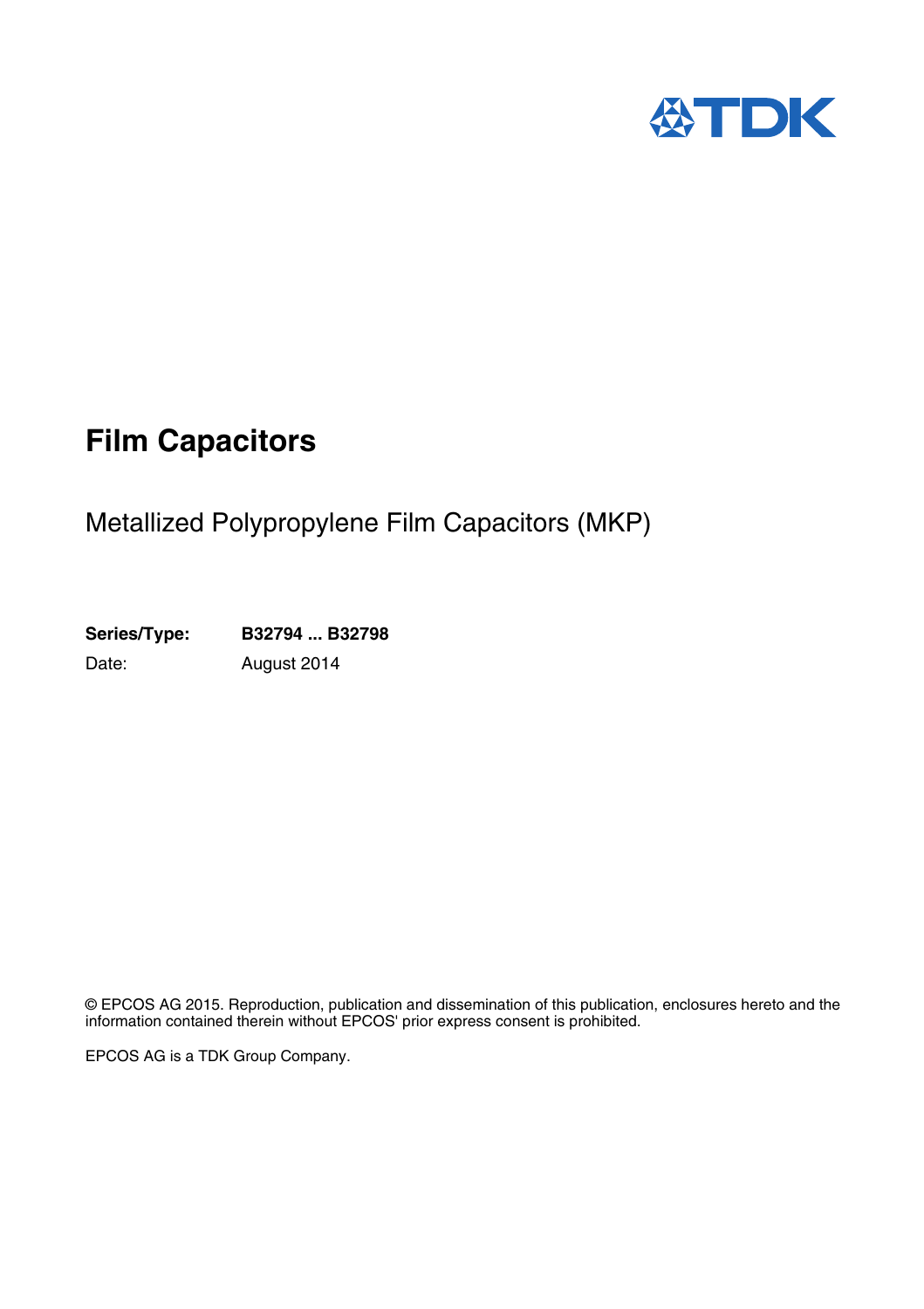

#### **Metallized polypropylene film capacitors (MKP)** B32794 ... B32798

#### **MKP AC filtering**

#### **Typical applications**

■ Output AC filtering for power converters UPS, solar inverters, motor drives

#### **Climatic**

- $\blacksquare$  Max. operating temperature: 105 °C
- Climatic category (IEC 60068-1): 40/85/56

#### **Construction**

- Dielectric: Polypropylene (PP)
- Plastic case (UL 94 V-0)
- Epoxy resin sealing (UL 94 V-0)

#### **Features**

- Optimized AC voltage performance
- $\blacksquare$  High ripple current/frequency capability
- Small dimensions
- For PCB mounting
- RoHS-compatible

#### **Terminals**

- Parallel wire leads, lead-free tinned
- 2-pin and 4-pin versions
- Standard lead lengths:  $6 1$  mm
- Special lead lengths available on request

#### **Marking**

Manufacturer's logo, date code, rated capacitance (coded), capacitance tolerance (code letter), rated AC voltage

#### **Delivery mode**

Bulk (untaped, lead length  $6 - 1$  mm)

#### **Dimensional drawings**

2-pin version











—<br>;^

#### Dimensions in mm

| Version | Lead<br>spacing<br>$e$ $\pm$ 0.4 | Lead<br>diameter<br>d, | Type      |
|---------|----------------------------------|------------------------|-----------|
| 2-pin   | 27.5                             | 0.8                    | B32794D   |
| 2-pin   | 37.5                             | 1.0                    | B32796E/T |
| 4-pin   | 37.5                             | 1.2                    | B32796G   |
| 4-pin   | 52.5                             | 1.2                    | B32798G   |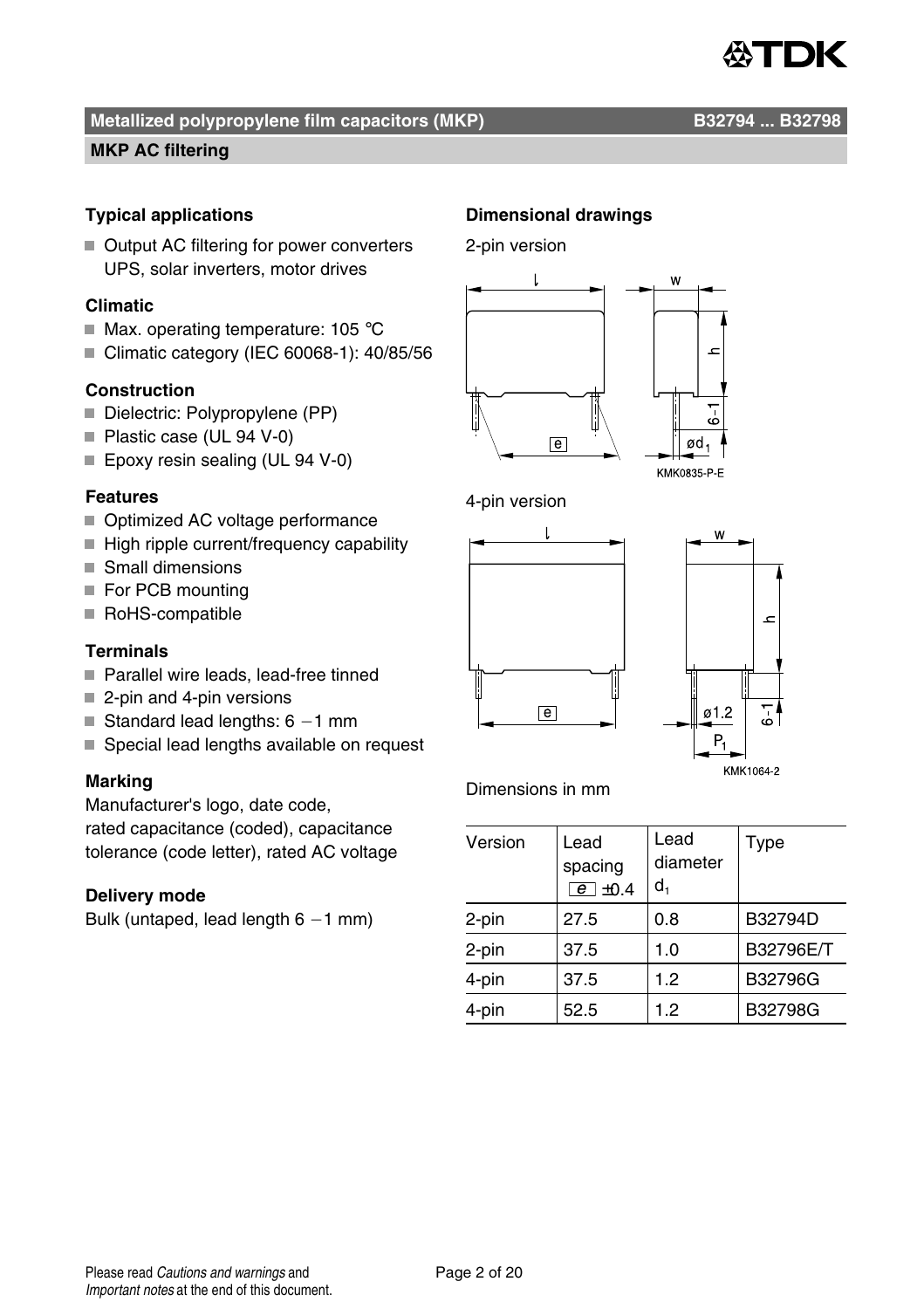

**MKP** ा

**B32794 ... B32798**

**MKP AC filtering**

#### **Overview of available types**

| Lead spacing 27.5 mm        |        |     |     |     |  |  |  |  |
|-----------------------------|--------|-----|-----|-----|--|--|--|--|
| Type                        | B32794 |     |     |     |  |  |  |  |
| Page                        | 6      |     |     |     |  |  |  |  |
| $V_{RMS}$ (V AC)            | 250    | 300 | 350 | 400 |  |  |  |  |
| $C_{\textrm{R}}$ ( $\mu$ F) |        |     |     |     |  |  |  |  |
| 0.82                        |        |     |     |     |  |  |  |  |
| $\overline{1.2}$            |        |     |     |     |  |  |  |  |
| 1.5                         |        |     |     |     |  |  |  |  |
| 2.0                         |        |     |     |     |  |  |  |  |
| $2.2\,$                     |        |     |     |     |  |  |  |  |
| 2.5                         |        |     |     |     |  |  |  |  |
| $3.3\,$                     |        |     |     |     |  |  |  |  |
| $3.5\,$                     |        |     |     |     |  |  |  |  |
| $4.0\,$                     |        |     |     |     |  |  |  |  |
| $5.0\,$                     |        |     |     |     |  |  |  |  |
| 6.3                         |        |     |     |     |  |  |  |  |
| $7.5$                       |        |     |     |     |  |  |  |  |
| 8.0                         |        |     |     |     |  |  |  |  |
| $10\,$                      |        |     |     |     |  |  |  |  |
| $\overline{12}$             |        |     |     |     |  |  |  |  |
| $\overline{15}$             |        |     |     |     |  |  |  |  |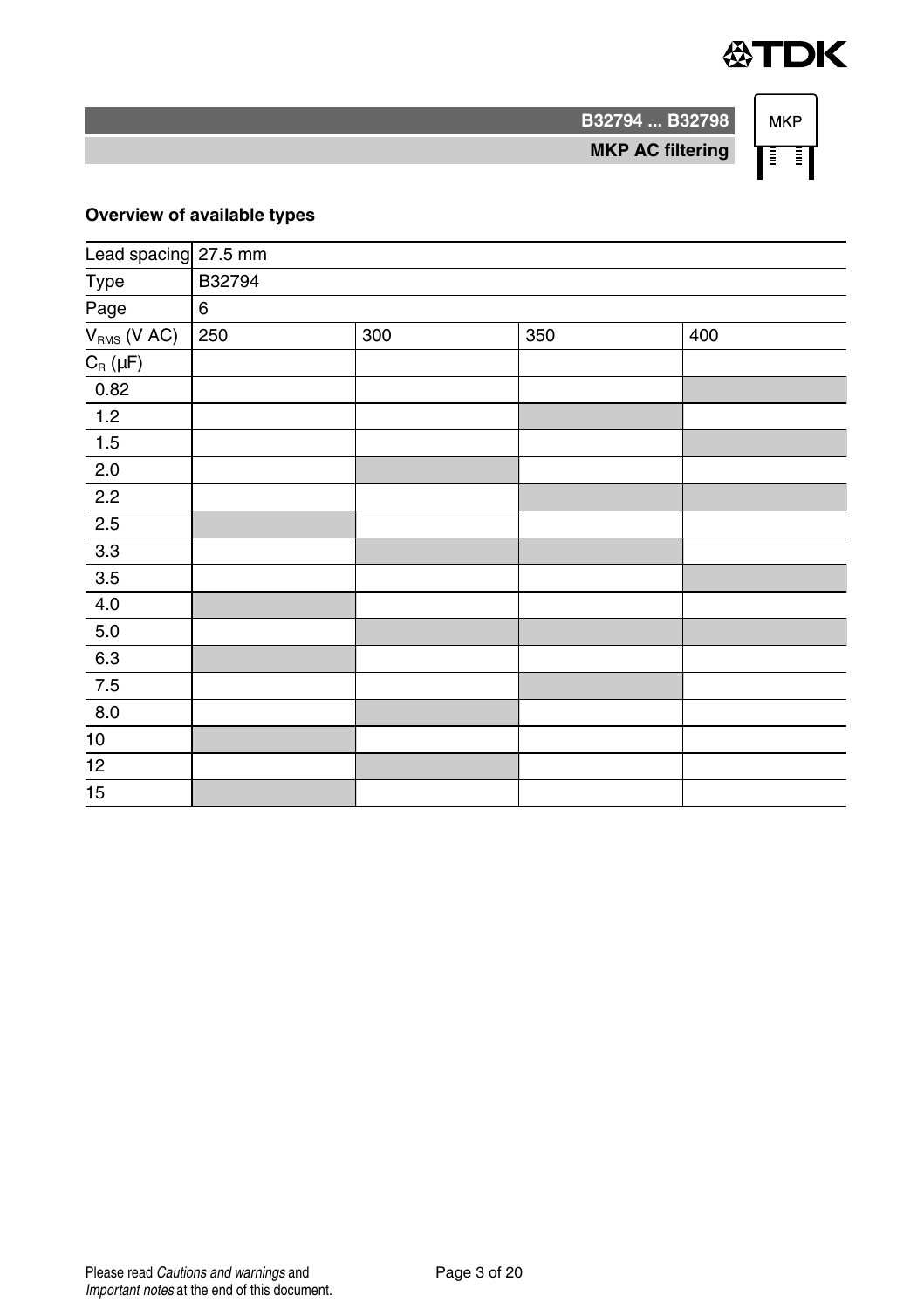

**MKP** 旧旧

**B32794 ... B32798**

**MKP AC filtering**

| Lead spacing 37.5 mm |                |     |                  |     |  |  |  |  |  |
|----------------------|----------------|-----|------------------|-----|--|--|--|--|--|
| Type                 | B32796         |     |                  |     |  |  |  |  |  |
| Page                 | $\overline{7}$ |     |                  |     |  |  |  |  |  |
| $V_{RMS}$ ( $VAC$ )  | 250            | 300 | $\overline{350}$ | 400 |  |  |  |  |  |
| $C_R(\mu F)$         |                |     |                  |     |  |  |  |  |  |
| 2.7                  |                |     |                  |     |  |  |  |  |  |
| $3.5\,$              |                |     |                  |     |  |  |  |  |  |
| $4.0\,$              |                |     |                  |     |  |  |  |  |  |
| $5.0\,$              |                |     |                  |     |  |  |  |  |  |
| $5.6\,$              |                |     |                  |     |  |  |  |  |  |
| 7.5                  |                |     |                  |     |  |  |  |  |  |
| $_{\rm 8.0}$         |                |     |                  |     |  |  |  |  |  |
| $10$                 |                |     |                  |     |  |  |  |  |  |
| 11                   |                |     |                  |     |  |  |  |  |  |
| 13                   |                |     |                  |     |  |  |  |  |  |
| 14                   |                |     |                  |     |  |  |  |  |  |
| 15                   |                |     |                  |     |  |  |  |  |  |
| $\overline{16}$      |                |     |                  |     |  |  |  |  |  |
| $\frac{20}{22}$      |                |     |                  |     |  |  |  |  |  |
|                      |                |     |                  |     |  |  |  |  |  |
| $\overline{24}$      |                |     |                  |     |  |  |  |  |  |
| $\overline{25}$      |                |     |                  |     |  |  |  |  |  |
| $30\,$               |                |     |                  |     |  |  |  |  |  |
| 34                   |                |     |                  |     |  |  |  |  |  |
| $40\,$               |                |     |                  |     |  |  |  |  |  |
| 45                   |                |     |                  |     |  |  |  |  |  |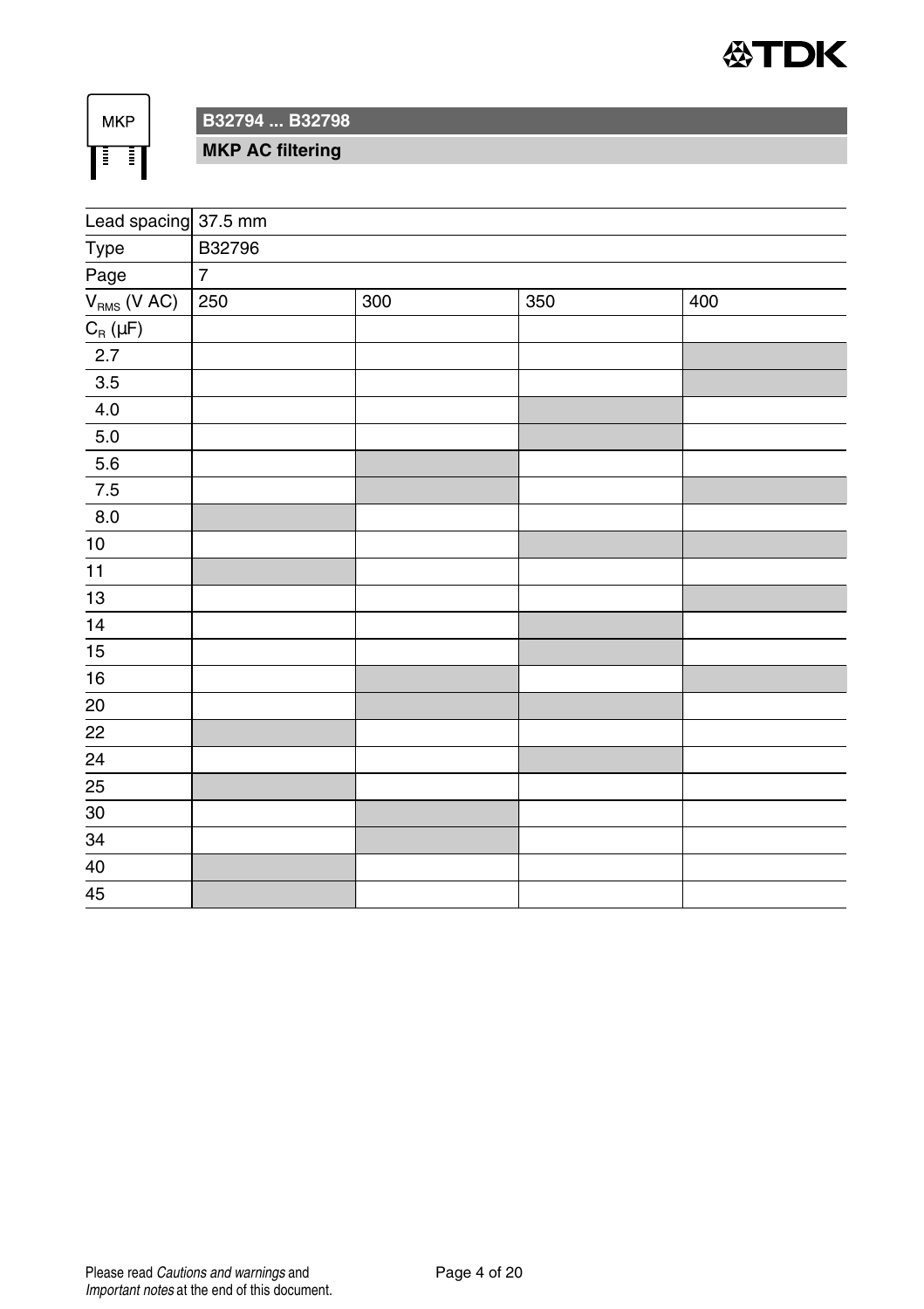

ा

**B32794 ... B32798 MKP** 

**MKP AC filtering**

| Lead spacing 52.5 mm              |        |     |     |     |  |  |  |  |
|-----------------------------------|--------|-----|-----|-----|--|--|--|--|
| Type                              | B32798 |     |     |     |  |  |  |  |
| Page                              | 9      |     |     |     |  |  |  |  |
| $V_{RMS}$ (V AC)                  | 250    | 300 | 350 | 400 |  |  |  |  |
| $C_{\textrm{\tiny R}}$ ( $\mu$ F) |        |     |     |     |  |  |  |  |
| $18\,$                            |        |     |     |     |  |  |  |  |
| 20                                |        |     |     |     |  |  |  |  |
| $\overline{25}$                   |        |     |     |     |  |  |  |  |
| 26                                |        |     |     |     |  |  |  |  |
| 30                                |        |     |     |     |  |  |  |  |
| 35                                |        |     |     |     |  |  |  |  |
| $\overline{40}$                   |        |     |     |     |  |  |  |  |
| $\overline{55}$                   |        |     |     |     |  |  |  |  |
| 75                                |        |     |     |     |  |  |  |  |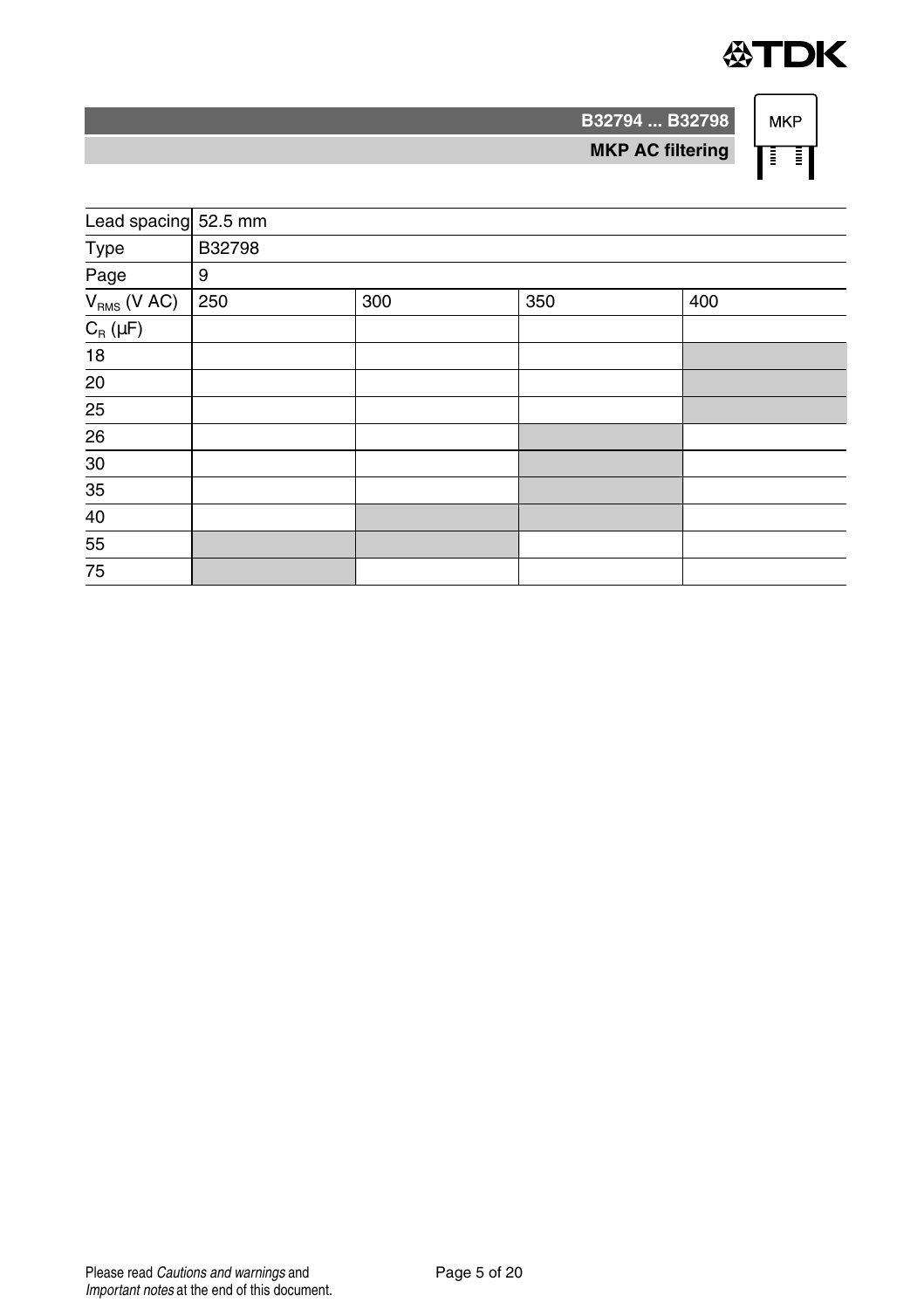



**B32794 MKP AC filtering**

#### **Ordering codes and packing units (lead spacing 27.5 mm)**

| $\mathsf{V}_{\mathsf{RMS}}$ | $V_{B}$ | $C_{R}$ | Max. dimensions                | $P_1$                    | Ordering code    | I <sub>RMS</sub> |    | <b>ESLIESR</b> | Untaped    |
|-----------------------------|---------|---------|--------------------------------|--------------------------|------------------|------------------|----|----------------|------------|
|                             |         |         | $w \times h \times I$          |                          | (composition see | 60 °C            |    | 10 kHz         |            |
|                             |         |         |                                |                          | below)           | 10 kHz           |    |                | $pcs$ ./   |
| V AC                        | V DC    | $\mu$ F | mm                             | mm                       |                  | A                | nH | $m\Omega$      | <b>MOQ</b> |
| 250                         | 630     | 2.5     | $11.0 \times 19.0 \times 31.5$ | $\equiv$                 | B32794D2255+000  | 4                | 24 | 14.1           | 2352       |
|                             |         | 4.0     | $11.0 \times 21.0 \times 31.5$ | $\qquad \qquad -$        | B32794D2405+000  | 6                | 25 | 9.1            | 2352       |
|                             |         | 6.3     | $15.0 \times 24.5 \times 31.5$ | $\overline{\phantom{0}}$ | B32794D2635+000  | 8                | 26 | 6.1            | 1680       |
|                             |         | 10      | $16.0 \times 32.0 \times 31.5$ | $\overline{\phantom{0}}$ | B32794D2106+000  | 11               | 27 | 4.2            | 1064       |
|                             |         | 15      | $22.0 \times 36.5 \times 31.5$ |                          | B32794D2156+000  | 13               | 28 | 3.1            | 784        |
| 300                         | 700     | 2.0     | $11.0 \times 19.0 \times 31.5$ | $\overline{\phantom{0}}$ | B32794D3205+000  | 4                | 24 | 15.6           | 2352       |
|                             |         | 3.3     | $13.5 \times 23.0 \times 31.5$ | —                        | B32794D3335+000  | 6                | 25 | 9.7            | 1932       |
|                             |         | 5.0     | $14.0 \times 24.5 \times 31.5$ | -                        | B32794D3505+000  | 7                | 26 | 6.7            | 1848       |
|                             |         | 8.0     | $18.0 \times 33.0 \times 31.5$ | —                        | B32794D3805+000  | 9                | 27 | 4.6            | 952        |
|                             |         | 12      | $22.0 \times 36.5 \times 31.5$ | $\overline{\phantom{0}}$ | B32794D3126+000  | 11               | 28 | 3.5            | 784        |
| 350                         | 875     | 1.2     | $11.0 \times 19.0 \times 31.5$ | $\overline{\phantom{0}}$ | B32794D8125+000  | 3                | 24 | 21.2           | 2352       |
|                             |         | 2.2     | $12.5 \times 21.5 \times 31.5$ | —                        | B32794D8225+000  | 5                | 25 | 11.9           | 2100       |
|                             |         | 3.3     | $15.0 \times 24.5 \times 31.5$ |                          | B32794D8335+000  | 7                | 26 | 8.2            | 1680       |
|                             |         | 5.0     | $18.0 \times 33.0 \times 31.5$ | $\overline{\phantom{0}}$ | B32794D8505+000  | 9                | 27 | 5.8            | 952        |
|                             |         | 7.5     | $22.0 \times 36.5 \times 31.5$ | $\qquad \qquad -$        | B32794D8755+000  | 12               | 28 | 4.5            | 784        |
| 400                         | 1050    | 0.82    | $11.0 \times 19.0 \times 31.5$ | $\overline{\phantom{0}}$ | B32794D4824+000  | 3                | 24 | 26.5           | 2352       |
|                             |         | 1.5     | $13.5 \times 23.0 \times 31.5$ | $\overline{\phantom{0}}$ | B32794D4155+000  | 4                | 25 | 14.8           | 1932       |
|                             |         | 2.2     | $14.0 \times 24.5 \times 31.5$ | —                        | B32794D4225+000  | 6                | 26 | 10.4           | 1848       |
|                             |         | 3.5     | $18.0 \times 33.0 \times 31.5$ | —                        | B32794D4355+000  | 8                | 27 | 6.9            | 952        |
|                             |         | 5.0     | $22.0 \times 36.5 \times 31.5$ | -                        | B32794D4505+000  | 11               | 28 | 5.5            | 784        |

MOQ = Minimum Order Quantity, consisting of 4 packing units.

Further E series and intermediate capacitance values on request.

#### **Composition of ordering code**

+ = Capacitance tolerance code:

 $K = \pm 10\%$  $J = \pm 5\%$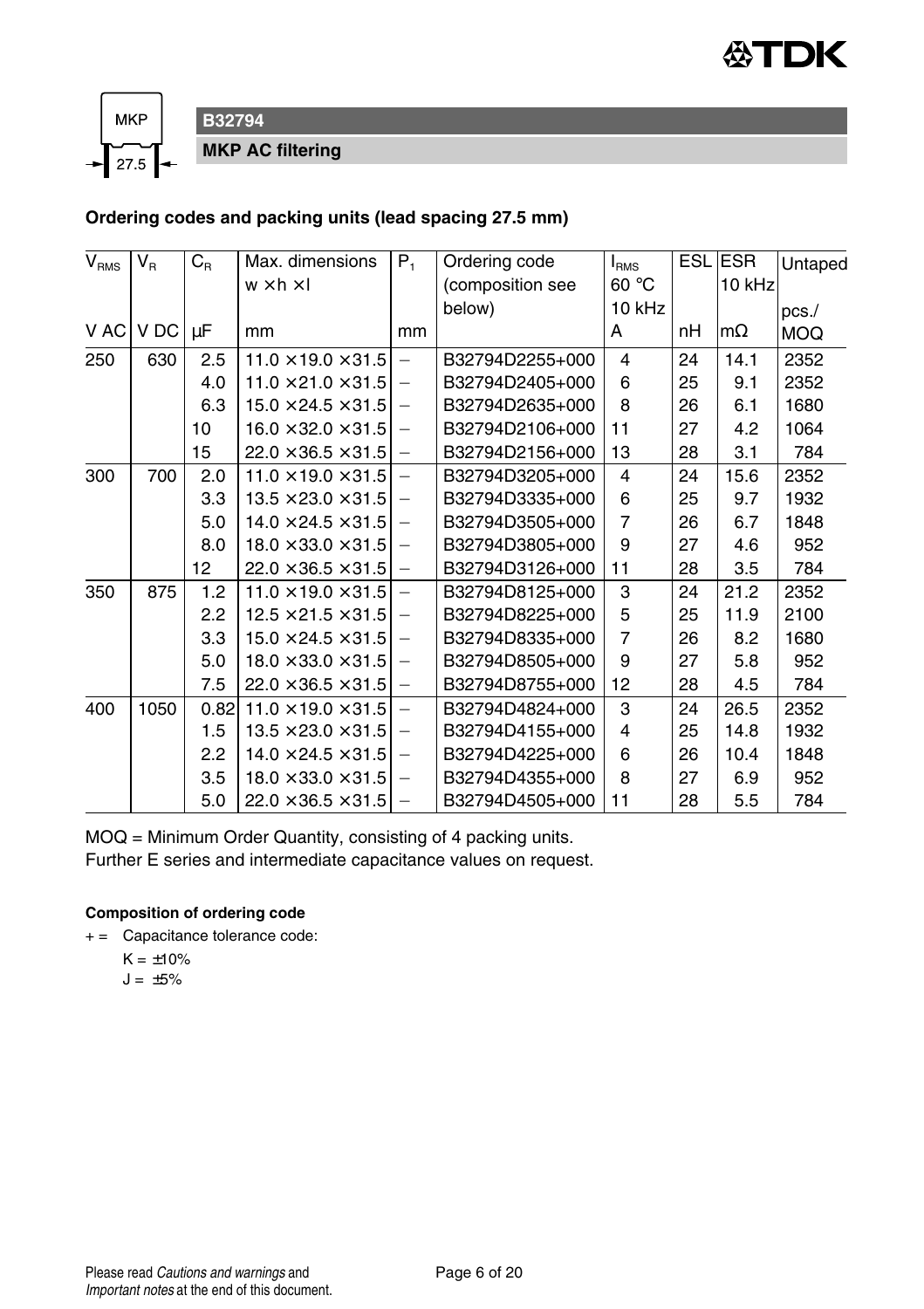

**MKP AC filtering**

**B32796**



#### **Ordering codes and packing units (lead spacing 37.5 mm)**

| $\mathsf{V}_{\texttt{RMS}}$ | $V_{B}$ | $C_R$          | Max. dimensions                | $P_1$                    | Ordering code        | I <sub>RMS</sub> |    | ESL ESR   | Untaped    |
|-----------------------------|---------|----------------|--------------------------------|--------------------------|----------------------|------------------|----|-----------|------------|
|                             |         |                | $w \times h \times I$          |                          | (composition see     | 60 °C            |    | 10 kHz    |            |
|                             |         |                |                                |                          | below)               | 10 kHz           |    |           | pcs.       |
| V AC                        | V DC    | μF             | mm                             | mm                       |                      | Α                | nН | $m\Omega$ | <b>MOQ</b> |
| 250                         | 630     | 8              | $24.0 \times 15.0 \times 41.5$ | $\qquad \qquad -$        | B32796T2805+000      | 8                | 21 | 9         | 1040       |
|                             |         | 11             | $24.0 \times 19.0 \times 41.5$ | $\overline{\phantom{0}}$ | B32796T2116+000      | 10               | 23 | 8         | 780        |
|                             |         | 22             | $20.0 \times 39.5 \times 42.0$ | 10.2                     | B32796G2226+000      | 15               | 30 | 3.2       | 640        |
|                             |         | 22             | $20.0 \times 39.5 \times 42.0$ | $\overline{\phantom{0}}$ | B32796E2226+000      | 14               | 30 | 3.2       | 640        |
|                             |         | 25             | $28.0 \times 37.0 \times 42.0$ | 10.2                     | B32796G2256+000      | 17               | 30 | 2.9       | 440        |
|                             |         | 25             | $28.0 \times 37.0 \times 42.0$ | $\overline{\phantom{0}}$ | B32796E2256+000      | 16               | 30 | 2.9       | 440        |
|                             |         | 40             | $30.0 \times 45.0 \times 42.0$ | 20.3                     | B32796G2406+000      | 21               | 33 | 2.3       | 400        |
|                             |         | 40             | $30.0 \times 45.0 \times 42.0$ | $\overline{\phantom{0}}$ | B32796E2406+000      | 20               | 33 | 2.3       | 400        |
|                             |         | 45             | $33.0 \times 48.0 \times 42.5$ | 20.3                     | B32796G2456+000      | 23               | 33 | 1.9       | 180        |
| 300                         | 700     | 5.6            | $24.0 \times 15.0 \times 41.5$ | $\equiv$                 | B32796T3565+000      | $\overline{7}$   | 21 | 12        | 1040       |
|                             |         | 7.5            | $24.0 \times 19.0 \times 41.5$ | $\overline{\phantom{0}}$ | B32796T3755+000      | 9                | 23 | 10        | 780        |
|                             |         | 16             | $20.0 \times 39.5 \times 42.0$ | 10.2                     | B32796G3166+000      | 14               | 30 | 3.9       | 640        |
|                             |         | 16             | $20.0 \times 39.5 \times 42.0$ | $\overline{\phantom{0}}$ | B32796E3166+000      | 13               | 30 | 3.9       | 640        |
|                             |         | 20             | $28.0 \times 37.0 \times 42.0$ | 10.2                     | B32796G3206+000      | 15               | 30 | 3.1       | 440        |
|                             |         | 20             | $28.0 \times 37.0 \times 42.0$ | $\overline{\phantom{0}}$ | B32796E3206+000      | 14               | 30 | 3.1       | 440        |
|                             |         | 30             | $30.0 \times 45.0 \times 42.0$ | 20.3                     | B32796G3306+000      | 19               | 33 | 2.2       | 400        |
|                             |         | 30             | $30.0 \times 45.0 \times 42.0$ |                          | B32796E3306+000      | 18               | 33 | 2.2       | 400        |
|                             |         | 34             | $33.0 \times 48.0 \times 42.5$ | 20.3                     | B32796E3346+000      | 20               | 33 | 1.9       | 180        |
| 350                         | 875     | $\overline{4}$ | $24.0 \times 15.0 \times 41.5$ | $\overline{\phantom{0}}$ | B32796T8405+000      | $\overline{7}$   | 21 | 13        | 1040       |
|                             |         | 5              | $24.0 \times 19.0 \times 41.5$ | $\overline{\phantom{0}}$ | B32796T8505+000      | 9                | 23 | 11        | 780        |
|                             |         | 10             | $20.0 \times 39.5 \times 42.0$ | 10.2                     | B32796G8106+000      | 12               | 30 | 4.9       | 640        |
|                             |         | 10             | $20.0 \times 39.5 \times 42.0$ | $\overline{\phantom{0}}$ | B32796E8106+000      | 11               | 30 | 4.9       | 640        |
|                             |         | 14             | $28.0 \times 37.0 \times 42.0$ | 10.2                     | B32796G8146+000      | 15               | 30 | 3.6       | 440        |
|                             |         | 14             | $28.0 \times 37.0 \times 42.0$ | $\overline{\phantom{0}}$ | B32796E8146+000      | 14               | 30 | 3.6       | 440        |
|                             |         | 15             | $30.0 \times 45.0 \times 42.0$ | 20.3                     | B32796G8156+000      | 15               | 30 | 3.0       | 400        |
|                             |         | 20             | $30.0 \times 45.0 \times 42.0$ |                          | 20.3 B32796G8206+000 | 19               | 30 | 2.6       | 400        |
|                             |         | 20             | $30.0 \times 45.0 \times 42.0$ | $\qquad \qquad -$        | B32796E8206+000      | 18               | 30 | 2.6       | 400        |
|                             |         | 24             | $33.0 \times 48.0 \times 42.5$ | 20.3                     | B32796G8246+000      | 20               | 30 | 2.5       | 180        |

MOQ = Minimum Order Quantity, consisting of 4 packing units.

Further E series and intermediate capacitance values on request.

#### **Composition of ordering code**

+ = Capacitance tolerance code:

 $K = +10%$ 

 $J = \pm 5\%$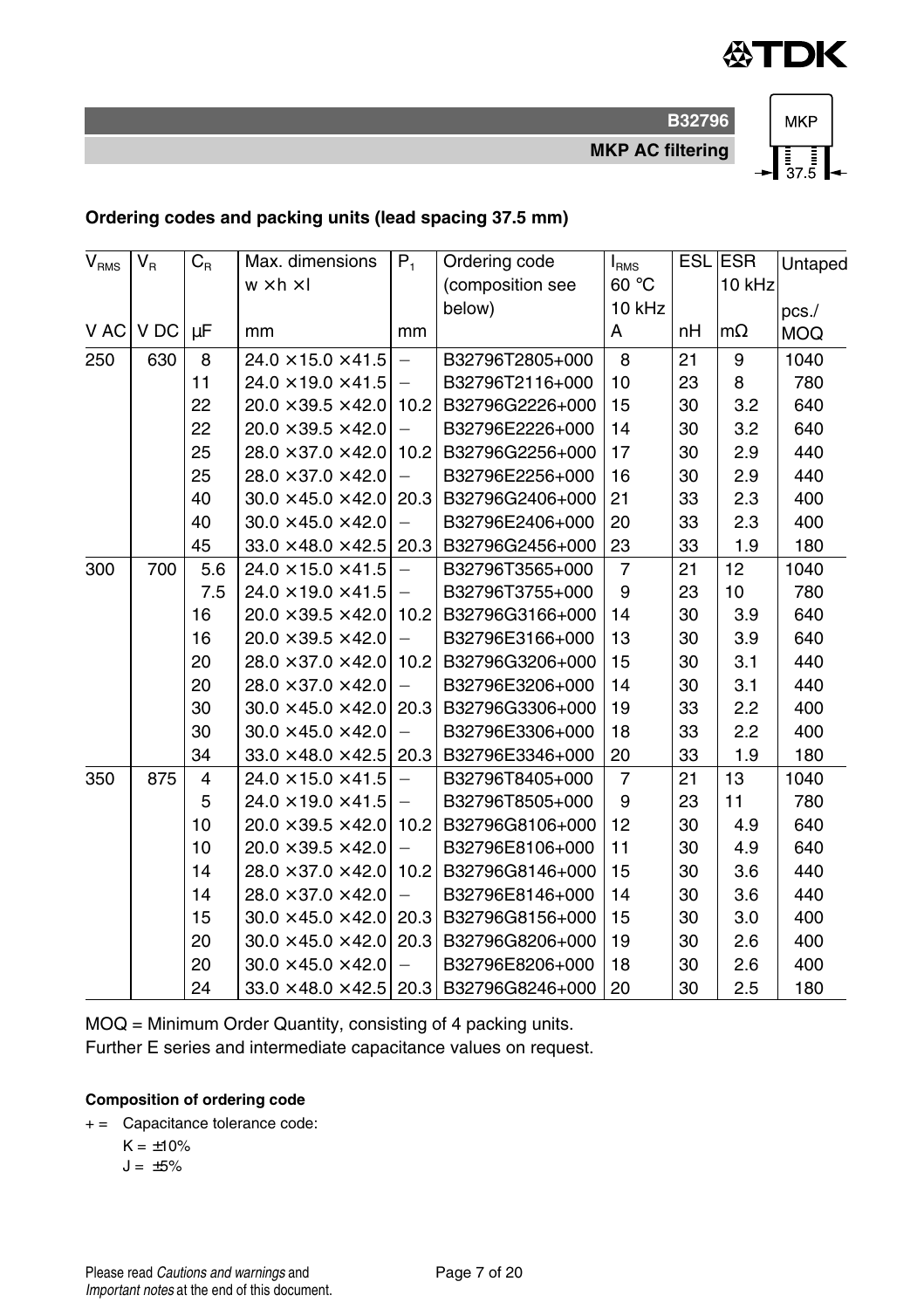



#### **B32796 MKP AC filtering**

#### **Ordering codes and packing units (lead spacing 37.5 mm)**

| V <sub>RMS</sub> | $\mathsf{V}_\mathsf{R}$ | $C_{\rm R}$ | Max. dimensions                       | $P_{1}$                  | Ordering code    | I <sub>RMS</sub> |    | <b>ESL ESR</b> | Untaped    |
|------------------|-------------------------|-------------|---------------------------------------|--------------------------|------------------|------------------|----|----------------|------------|
|                  |                         |             | $w \times h \times I$                 |                          | (composition see | 60 °C            |    | 10 kHz         |            |
|                  |                         |             |                                       |                          | below)           | 10 kHz           |    |                | $pcs$ ./   |
| V AC             | V DC                    | μF          | mm                                    | mm                       |                  | A                | nH | $m\Omega$      | <b>MOQ</b> |
| 400              | 1050                    | 2.7         | $24.0 \times 15.0 \times 41.5$        | $\overline{\phantom{0}}$ | B32796T4275+000  | 7                | 21 | 15             | 1040       |
|                  |                         | 3.5         | $24.0 \times 19.0 \times 41.5$        | $\overline{\phantom{0}}$ | B32796T4355+000  | 8                | 23 | 13             | 780        |
|                  |                         | 7.5         | $20.0 \times 39.5 \times 42.0$ 10.2   |                          | B32796G4755+000  | 11               | 30 | 5.5            | 640        |
|                  |                         | 7.5         | $20.0 \times 39.5 \times 42.0$        |                          | B32796E4755+000  | 10               | 30 | 5.5            | 640        |
|                  |                         | 10          | $28.0 \times 37.0 \times 42.0$ 10.2   |                          | B32796G4106+000  | 14               | 30 | 4.5            | 440        |
|                  |                         | 10          | $28.0 \times 37.0 \times 42.0$        |                          | B32796E4106+000  | 13               | 30 | 4.5            | 440        |
|                  |                         | 13          | $30.0 \times 45.0 \times 42.0$   20.3 |                          | B32796G4136+000  | 17               | 33 | 3.5            | 400        |
|                  |                         | 13          | $30.0 \times 45.0 \times 42.0$        | $\overline{\phantom{0}}$ | B32796E4136+000  | 16               | 33 | 3.5            | 400        |
|                  |                         | 16          | $33.0 \times 48.0 \times 42.5$        | 20.3                     | B32796G4166+000  | 18               | 33 | 3.5            | 180        |

MOQ = Minimum Order Quantity, consisting of 4 packing units.

Further E series and intermediate capacitance values on request.

#### **Composition of ordering code**

- + = Capacitance tolerance code:
	- $K = +10%$
	- $J = \pm 5\%$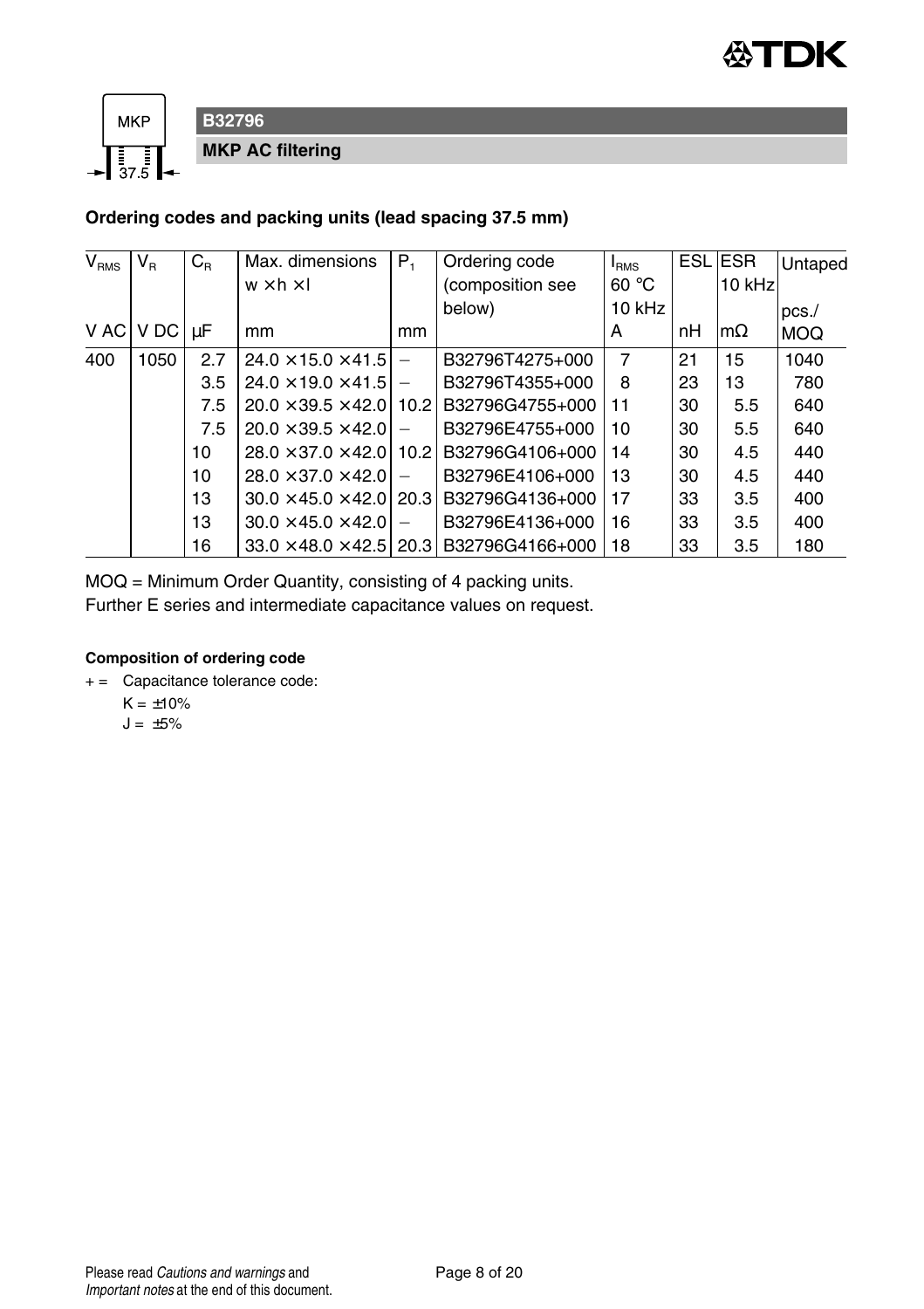

**MKP AC filtering**

**B32798**



#### **Ordering codes and packing units (lead spacing 52.5 mm)**

| V <sub>RMS</sub> | $V_{\rm R}$ | $C_{\rm R}$ | Max. dimensions                | $P_1$ | Ordering code                                           | <b>I</b> RMS | <b>ESL</b> | <b>IESR</b> | Untaped    |
|------------------|-------------|-------------|--------------------------------|-------|---------------------------------------------------------|--------------|------------|-------------|------------|
|                  |             |             | $w \times h \times I$          |       | (composition see                                        | 60 °C        |            | 10 kHz      |            |
|                  |             |             |                                |       | below)                                                  | 10 kHz       |            |             | $pcs$ ./   |
| V AC             | V DC        | μF          | mm                             | mm    |                                                         | A            | nН         | $m\Omega$   | <b>MOQ</b> |
| 250              | 630         | 55          | $30.0 \times 45.0 \times 57.5$ | 20.3  | B32798G2556+000                                         | 21           | 35         | 2.7         | 280        |
|                  |             | 75          | $35.0 \times 50.0 \times 57.5$ | 20.3  | B32798G2756+000                                         | 25           | 38         | 2.1         | 108        |
| 300              | 700         | 40          | $30.0 \times 45.0 \times 57.5$ |       | 20.3 B32798G3406+000                                    | 19           | 35         | 3.2         | 280        |
|                  |             | 55          | $35.0 \times 50.0 \times 57.5$ |       | 20.3 B32798G3556+000                                    | 24           | 38         | 2.5         | 108        |
| 350              | 875         | 26          | $30.0 \times 45.0 \times 57.5$ |       | 20.3 B32798G8266+000                                    | 18           | 35         | 4.5         | 280        |
|                  |             | 30          |                                |       | $30.0 \times 45.0 \times 57.5$   20.3   B32798G8306K000 | 20           | 37         | 4.0         | 108        |
|                  |             | 30          | $35.0 \times 50.0 \times 57.5$ |       | 20.3 B32798G8306J000                                    | 20           | 37         | 4.0         | 108        |
|                  |             | 35          | $35.0 \times 50.0 \times 57.5$ |       | 20.3 B32798G8356+000                                    | 22           | 38         | 3.0         | 108        |
|                  |             | 40          | $35.0 \times 50.0 \times 57.5$ | 20.3  | B32798G8406K000                                         | 22           | 38         | 3.0         | 108        |
| 400              | 1050        | 18          | $30.0 \times 45.0 \times 57.5$ |       | 20.3 B32798G4186+000                                    | 16           | 35         | 4.7         | 280        |
|                  |             | 20          | $35.0 \times 50.0 \times 57.5$ |       | 20.3 B32798G4206+000                                    | 17           | 37         | 4.5         | 108        |
|                  |             | 25          | $35.0 \times 50.0 \times 57.5$ |       | 20.3 B32798G4256+000                                    | 20           | 38         | 3.5         | 108        |

MOQ = Minimum Order Quantity, consisting of 4 packing units.

Further E series and intermediate capacitance values on request.

#### **Composition of ordering code**

+ = Capacitance tolerance code:

 $K = \pm 10\%$ 

 $J = \pm 5\%$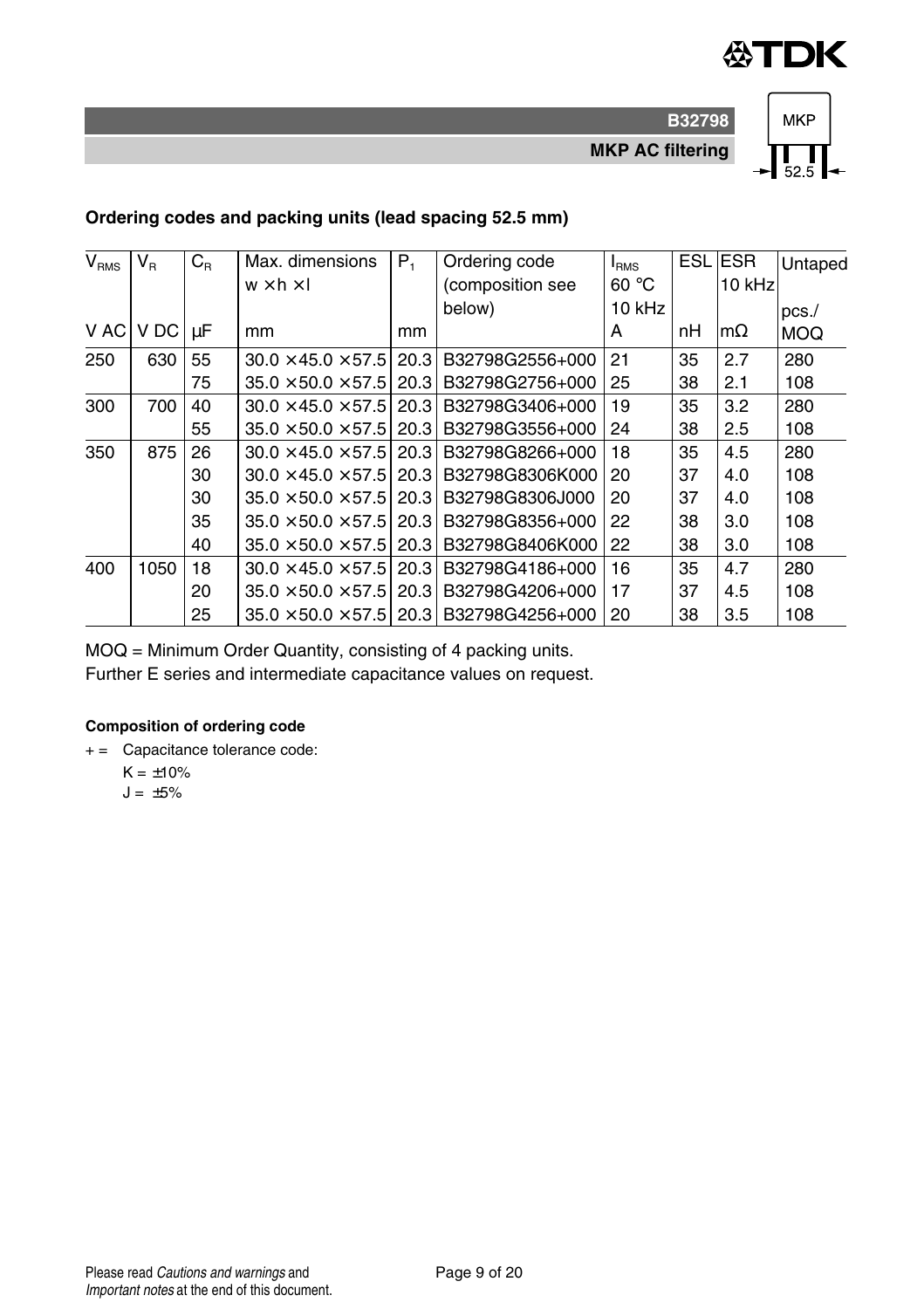

**MKP** Ŧ

**B32794 ... B32798**

**MKP AC filtering**

#### **Technical data**

#### Reference standard: IEC 61071, EN 61071, VDE 0560-120

| Operating temperature range (case)                               |                        | Max. operating temperature, T <sub>op,max</sub>                                   | $+105 °C$                          |
|------------------------------------------------------------------|------------------------|-----------------------------------------------------------------------------------|------------------------------------|
|                                                                  |                        | Upper category temperature $T_{max}$                                              | $+85 °C$                           |
|                                                                  |                        | Lower category temperature T <sub>min</sub>                                       | $-40 °C$                           |
|                                                                  |                        | Note: At $T > 85$ °C de-rating for                                                |                                    |
|                                                                  |                        | $V_{RMS}$ (V AC) should be 1.5%/°C                                                |                                    |
| Capacitance drift in range                                       |                        | 2% respect the value measured at reference conditions                             |                                    |
| (−40 °C, −85 °C)                                                 |                        |                                                                                   |                                    |
| Insulation Resistance Rins                                       |                        | 30 000 s                                                                          |                                    |
| given as time constant                                           |                        |                                                                                   |                                    |
| $\tau = C_{\rm R} \cdot R_{\rm ins}$ , rel. humidity $\leq 65\%$ |                        |                                                                                   |                                    |
| (minimum as-delivered values)                                    |                        |                                                                                   |                                    |
| Test voltage between terminals                                   |                        | $1.5 \cdot V_B$ for 10 s                                                          |                                    |
|                                                                  |                        | 1.65 $\cdot$ V <sub>R</sub> for 2 s                                               |                                    |
| Test voltage terminal case (10 s)                                |                        | 2 · V <sub>RMS</sub> + 1000 V AC (min. 2000 V AC) at 50 Hz                        |                                    |
| Maximum permissible overvoltage for                              |                        | $1.3 \cdot V_{RMS}$                                                               |                                    |
| short operating periods (max 1 min/day)                          |                        |                                                                                   |                                    |
| Maximum peak current (A)                                         |                        | $I_{P, max} = C_R \frac{dV}{dt}$                                                  |                                    |
| Damp heat test                                                   |                        | 56 days/40 °C/93% relative humidity                                               |                                    |
| Limit values after damp heat test                                |                        | Capacitance change   $\Delta$ C/C                                                 | ≤ 5%                               |
|                                                                  |                        | Dissipation factor change $\Delta$ tan $\delta \leq 1.5 \cdot 10^{-3}$ (at 1 kHz) |                                    |
|                                                                  |                        | Insulation resistance R <sub>ins</sub>                                            | $\geq$ 50% of minimum              |
|                                                                  |                        |                                                                                   | as-delivered values                |
| Change of temperature                                            |                        | In accordance with IEC 60068-2-14 (Test Nb)                                       |                                    |
| Reliability:                                                     | Failure rate $\lambda$ | 300 fit                                                                           |                                    |
|                                                                  | Service life ts        | > 60 000 h at $V_{RMS}$ , 60 °C                                                   |                                    |
|                                                                  |                        | For conversion to other operating conditions, refer to                            |                                    |
|                                                                  |                        | chapter "Reliability" on page 439 from Data Book 2009.                            |                                    |
|                                                                  |                        |                                                                                   |                                    |
|                                                                  | Failure criteria:      |                                                                                   |                                    |
|                                                                  | <b>Total failure</b>   | Short/open circuit                                                                |                                    |
|                                                                  | Failure due to         | Capacitance change   $\Delta$ C/C                                                 | $\geq 10\%$                        |
|                                                                  | variation of           | Dissipation factor change $\Delta$ tan $\delta > 4 \cdot$ upper limit value       |                                    |
|                                                                  | parameters             | Insulation resistance R <sub>ins</sub>                                            | $<$ 1500 M $\Omega$                |
|                                                                  |                        |                                                                                   | $(C_R \leq 0.33\mu F)$             |
|                                                                  |                        | or time constant $\tau = C_{\rm B} \cdot R_{\rm ins}$                             | $<$ 500 s (C <sub>R</sub> >0.33µF) |
|                                                                  |                        |                                                                                   |                                    |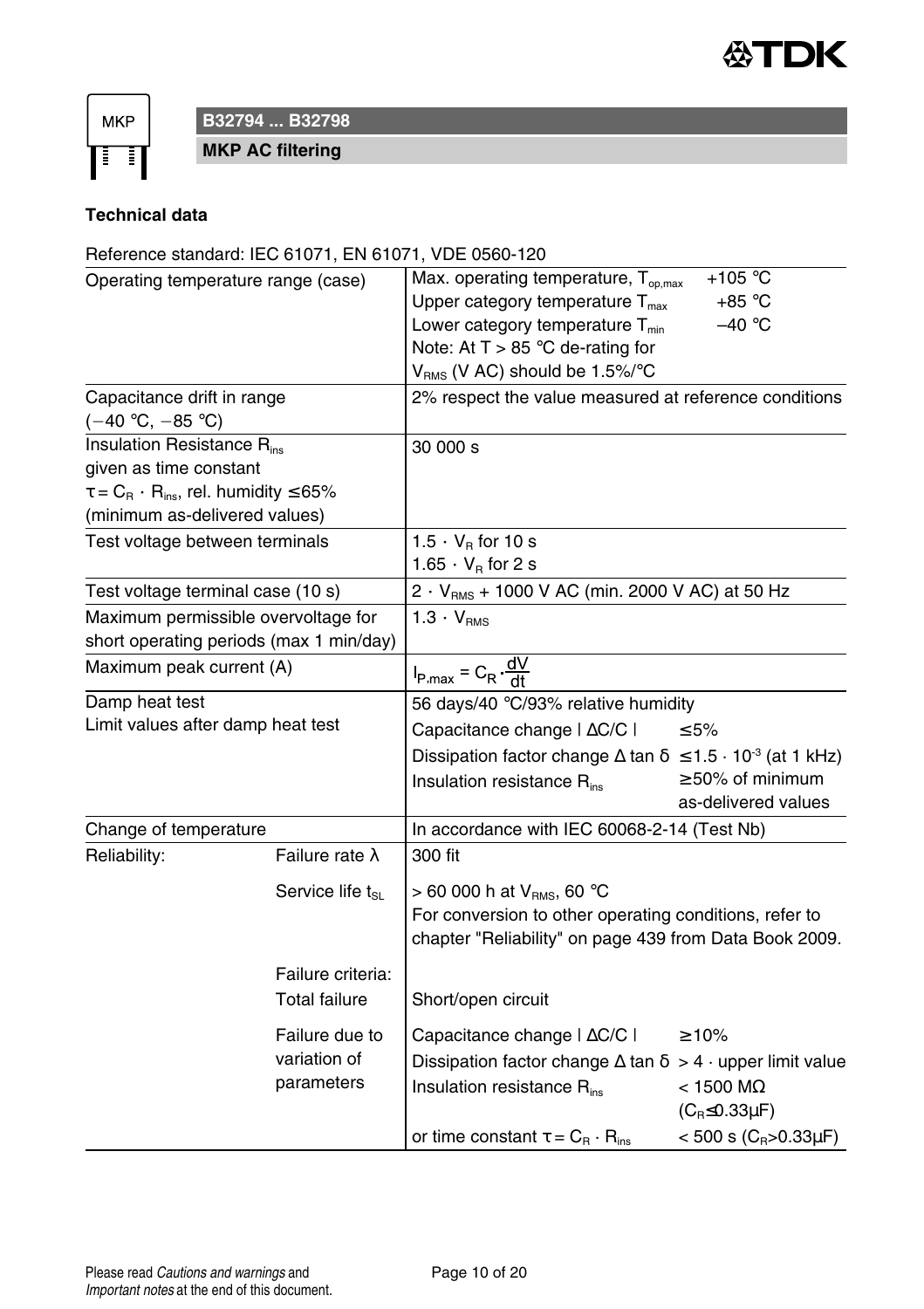



#### **Pulse handling capability**

"dV/dt" represents the maximum permissible voltage change per unit of time for non-sinusoidal voltages, expressed in V/µs.

Note:

The values of dV/dt provided below must not be exceeded in order to avoid damaging the capacitor.

| Lead spacing     | 27.5 mm |     |        | 37.5 mm       |     |     | 52.5 mm |     |     |     |     |     |
|------------------|---------|-----|--------|---------------|-----|-----|---------|-----|-----|-----|-----|-----|
| Type             |         |     | B32794 | B32796        |     |     | B32798  |     |     |     |     |     |
| $V_{RMS}$ (V AC) | 250     | 300 | 350    | 400           | 250 | 300 | 350     | 400 | 250 | 300 | 350 | 400 |
|                  |         |     |        | dV/dt in V/us |     |     |         |     |     |     |     |     |
|                  | 27      | 31  | 39     | 47            | 19  | 21  | 26      | 32  | 12  | 14  | 18  | 21  |

**Notes:** Please take all additional data not mentioned above from our Data Book 2009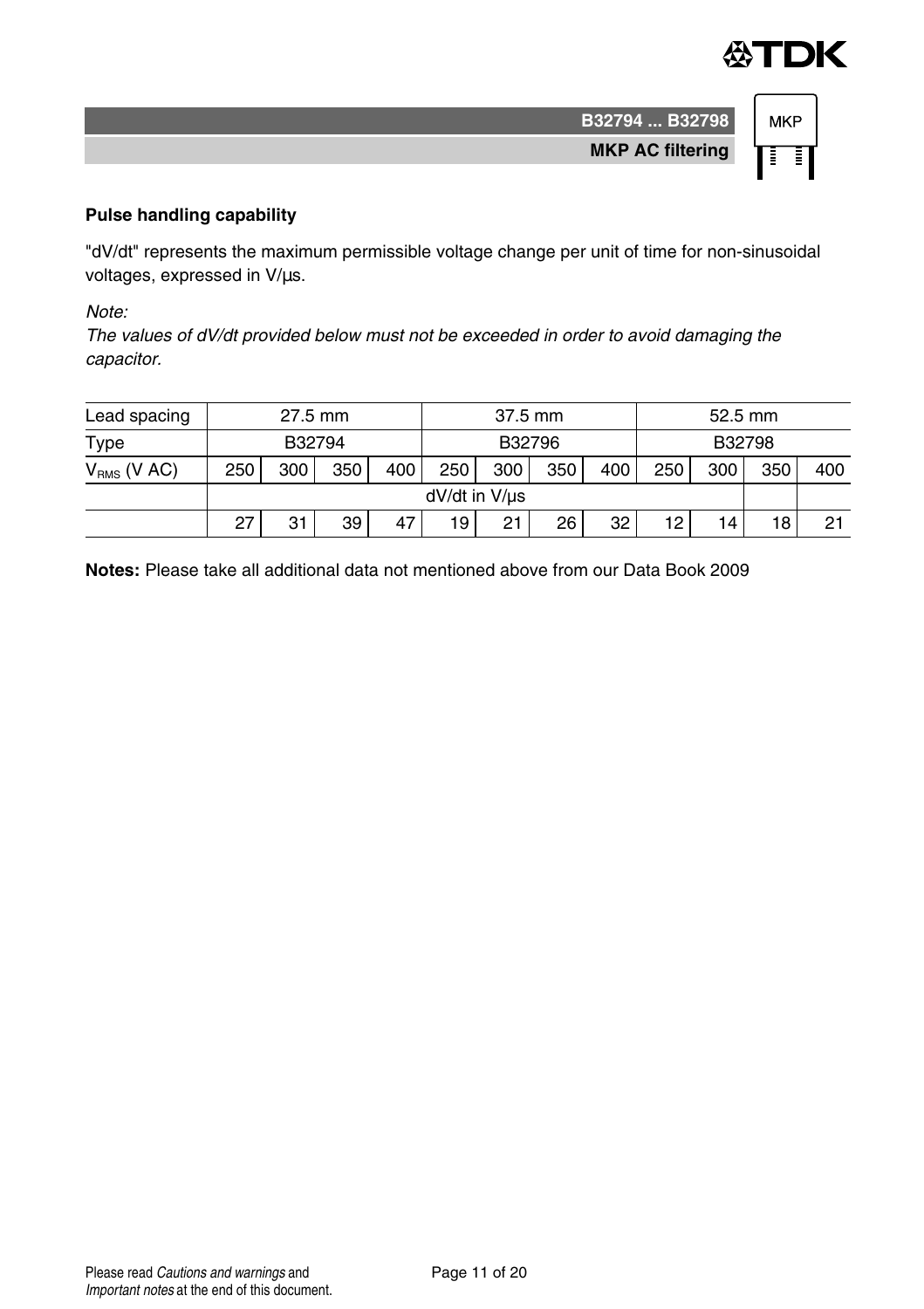



**B32794 ... B32798**

**MKP AC filtering**

#### **Mounting guidelines**

#### **1 Soldering**

#### **1.1 Solderability of leads**

The solderability of terminal leads is tested to IEC 60068-2-20, test Ta, method 1.

Before a solderability test is carried out, terminals are subjected to accelerated ageing (to IEC 60068-2-2, test Ba: 4 h exposure to dry heat at 155  $^{\circ}$ C). Since the ageing temperature is far higher than the upper category temperature of the capacitors, the terminal wires should be cut off from the capacitor before the ageing procedure to prevent the solderability being impaired by the products of any capacitor decomposition that might occur.

| Solder bath temperature | 235 $\pm$ 5 °C                                                          |
|-------------------------|-------------------------------------------------------------------------|
| Soldering time          | $2.0 \pm 0.5$ s                                                         |
| Immersion depth         | $2.0 + 0/-0.5$ mm from capacitor body or seating plane                  |
| Evaluation criteria:    |                                                                         |
| Visual inspection       | Wetting of wire surface by new solder $\geq 90\%$ , free-flowing solder |

#### **1.2 Resistance to soldering heat**

Resistance to soldering heat is tested to IEC 60068-2-20, test Tb, method 1A. Conditions:

| Series            |                                                                                              | Solder bath temperature | Soldering time                                                                                                     |  |
|-------------------|----------------------------------------------------------------------------------------------|-------------------------|--------------------------------------------------------------------------------------------------------------------|--|
| MKT               | boxed (except $2.5 \times 6.5 \times 7.2$ mm)<br>coated<br>uncoated (lead spacing $> 10$ mm) | 260 $\pm$ 5 °C          | $10 \pm 1$ s                                                                                                       |  |
| <b>MFP</b>        |                                                                                              |                         |                                                                                                                    |  |
| MKP               | (lead spacing $> 7.5$ mm)                                                                    |                         |                                                                                                                    |  |
| MKT               | boxed (case $2.5 \times 6.5 \times 7.2$ mm)                                                  |                         | $5±1$ s                                                                                                            |  |
| <b>MKP</b><br>MKT | (lead spacing $\leq 7.5$ mm)<br>uncoated (lead spacing $\leq 10$ mm)<br>insulated (B32559)   |                         | < 4s<br>recommended soldering<br>profile for MKT uncoated<br>(lead spacing $\leq 10$ mm) and<br>insulated (B32559) |  |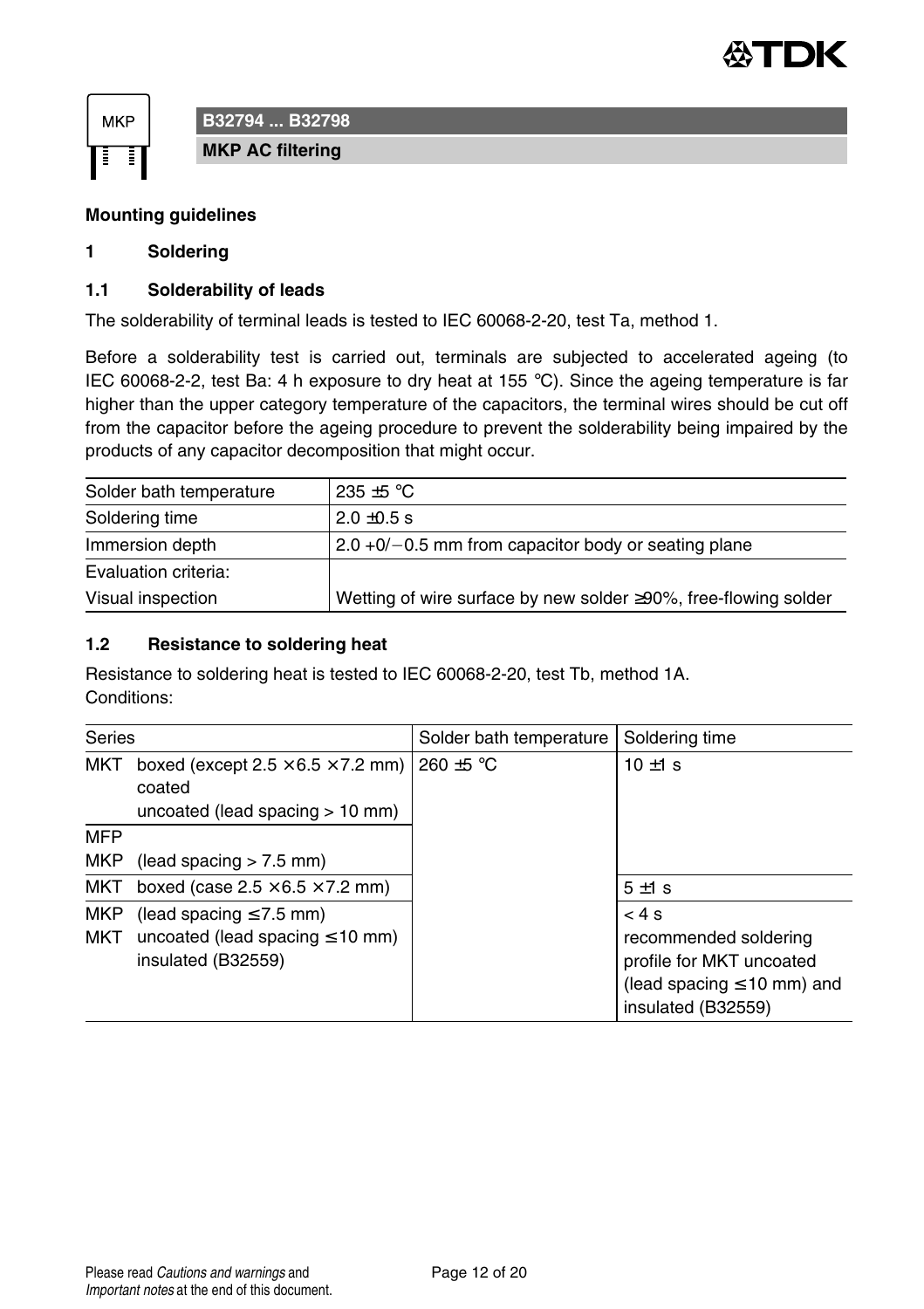## **公TDK**

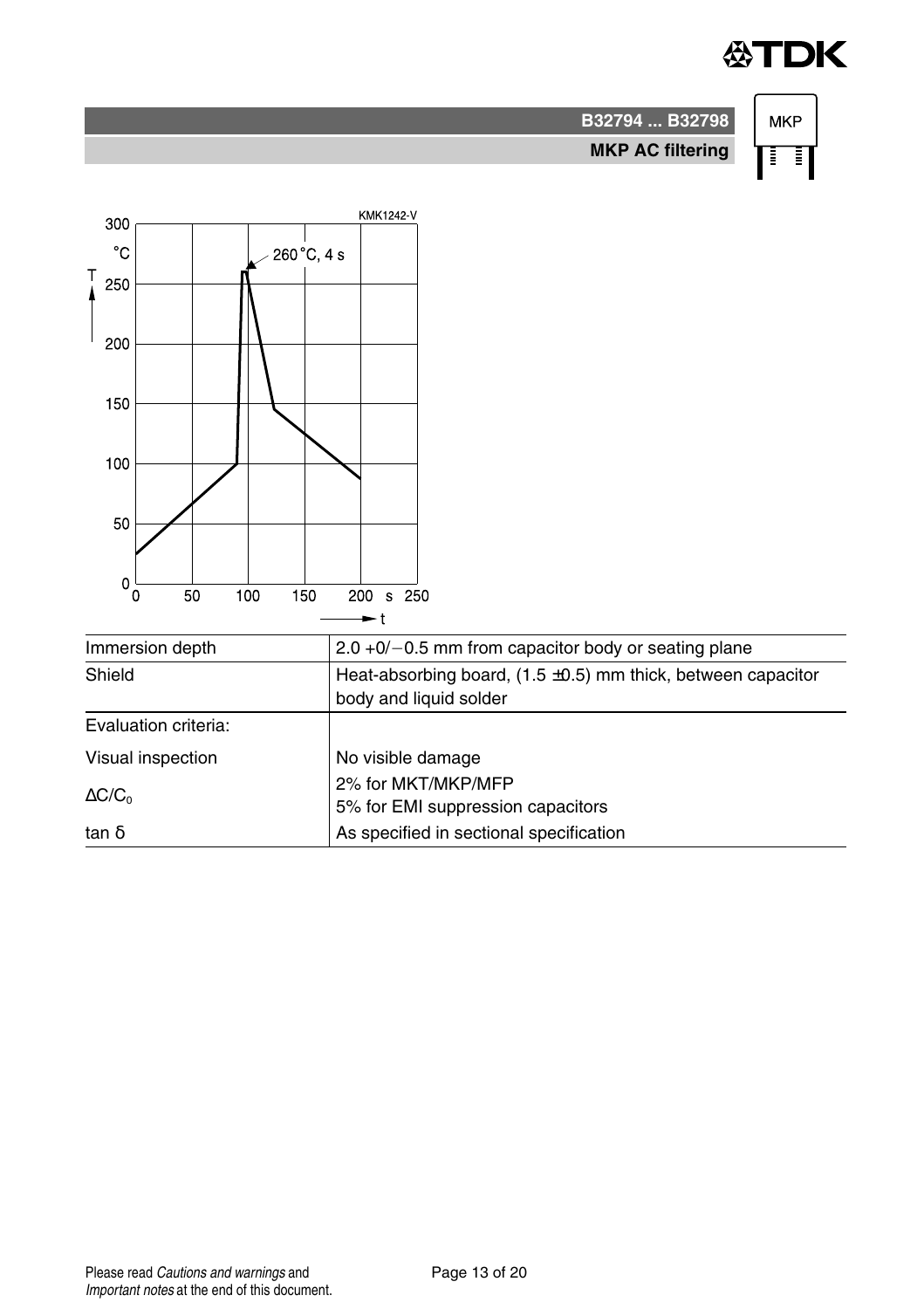



### **B32794 ... B32798**

**MKP AC filtering**

#### **1.3 General notes on soldering**

Permissible heat exposure loads on film capacitors are primarily characterized by the upper category temperature  $T<sub>max</sub>$ . Long exposure to temperatures above this type-related temperature limit can lead to changes in the plastic dielectric and thus change irreversibly a capacitor's electrical characteristics. For short exposures (as in practical soldering processes) the heat load (and thus the possible effects on a capacitor) will also depend on other factors like:

- Pre-heating temperature and time
- Forced cooling immediately after soldering
- Terminal characteristics:
- diameter, length, thermal resistance, special configurations (e.g. crimping)
- $\blacksquare$  Height of capacitor above solder bath
- Shadowing by neighboring components
- Additional heating due to heat dissipation by neighboring components
- Use of solder-resist coatings

The overheating associated with some of these factors can usually be reduced by suitable countermeasures. For example, if a pre-heating step cannot be avoided, an additional or reinforced cooling process may possibly have to be included.

EPCOS recommends the following conditions:

- Pre-heating with a maximum temperature of 110  $^{\circ}$ C
- Temperature inside the capacitor should not exceed the following limits:
	- $-MKP/MFP 110 °C$
	- $-$  MKT 160 $^{\circ}$ C
- When SMD components are used together with leaded ones, the leaded film capacitors should not pass into the SMD adhesive curing oven. The leaded components should be assembled after the SMD curing step.
- Leaded film capacitors are not suitable for reflow soldering.

#### **Uncoated capacitors**

For uncoated MKT capacitors with lead spacings  $\leq 10$  mm (B32560/B32561) the following measures are recommended:

- $\blacksquare$  pre-heating to not more than 110 °C in the preheater phase
- $\blacksquare$  rapid cooling after soldering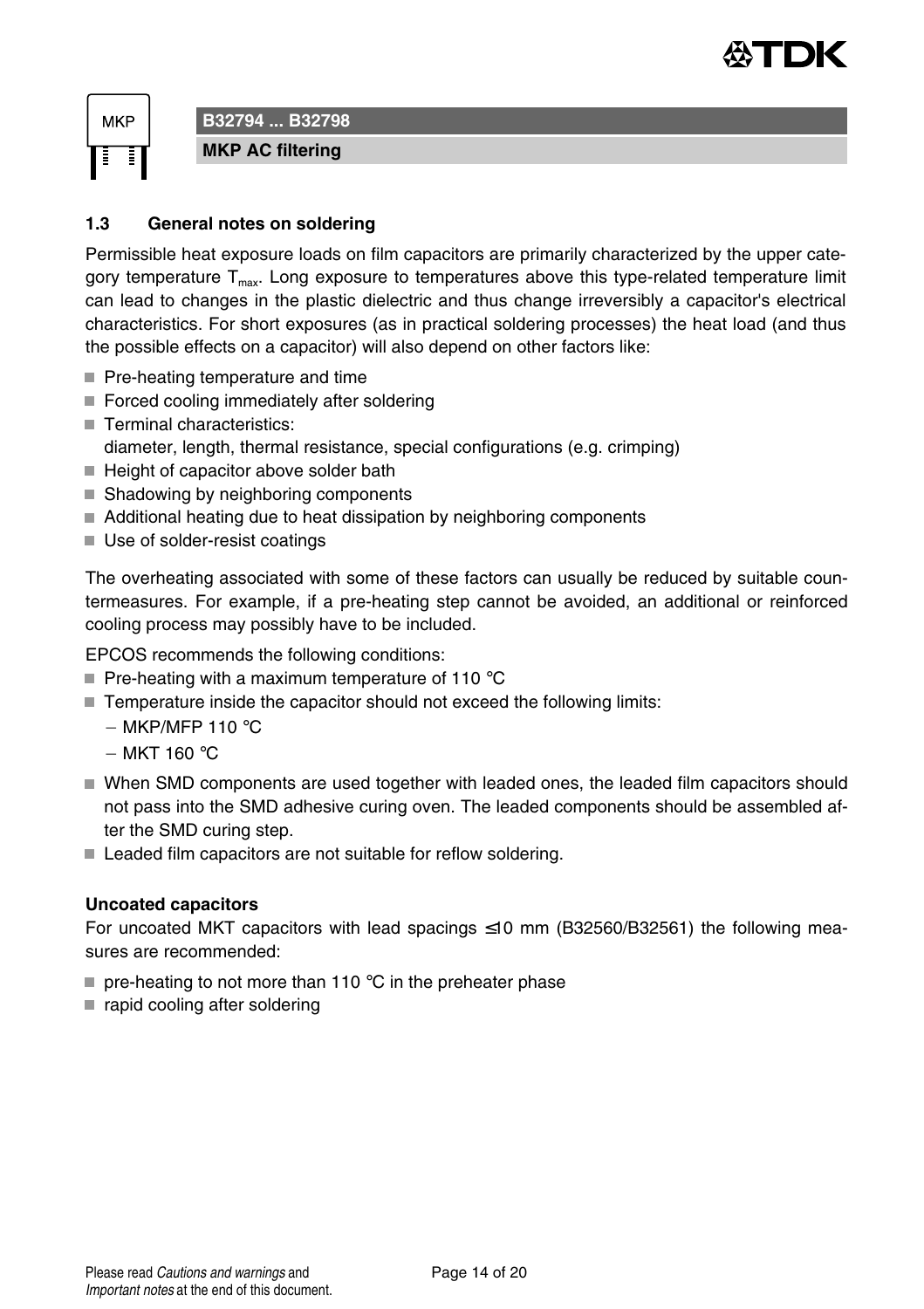## ÆTDK

**B32794 ... B32798 MKP AC filtering**

# **MKP**

#### **Cautions and warnings**

- Do not exceed the upper category temperature (UCT).
- Do not apply any mechanical stress to the capacitor terminals.
- Avoid any compressive, tensile or flexural stress.
- Do not move the capacitor after it has been soldered to the PC board.
- Do not pick up the PC board by the soldered capacitor.
- Do not place the capacitor on a PC board whose PTH hole spacing differs from the specified lead spacing.
- Do not exceed the specified time or temperature limits during soldering.
- Avoid external energy inputs, such as fire or electricity.
- Avoid overload of the capacitors.

The table below summarizes the safety instructions that must always be observed. A detailed description can be found in the relevant sections of the chapters "General technical information" and "Mounting guidelines".

| Topic                      | Safety information                                                                                                                                                                                                                                                                                                                            | Reference chapter<br>"General technical<br>information" |
|----------------------------|-----------------------------------------------------------------------------------------------------------------------------------------------------------------------------------------------------------------------------------------------------------------------------------------------------------------------------------------------|---------------------------------------------------------|
| Storage conditions         | Make sure that capacitors are stored within the<br>specified range of time, temperature and humidity<br>conditions.                                                                                                                                                                                                                           | 4.5<br>"Storage conditions"                             |
| Flammability               | Avoid external energy, such as fire or electricity<br>(passive flammability), avoid overload of the<br>capacitors (active flammability) and consider the<br>flammability of materials.                                                                                                                                                        | 5.3<br>"Flammability"                                   |
| Resistance to<br>vibration | Do not exceed the tested ability to withstand<br>vibration. The capacitors are tested to<br>IEC 60068-2-6.<br>EPCOS offers film capacitors specially designed<br>for operation under more severe vibration regimes<br>such as those found in automotive applications.<br>Consult our catalog "Film Capacitors for<br>Automotive Electronics". | 5.2<br>"Resistance to vibration"                        |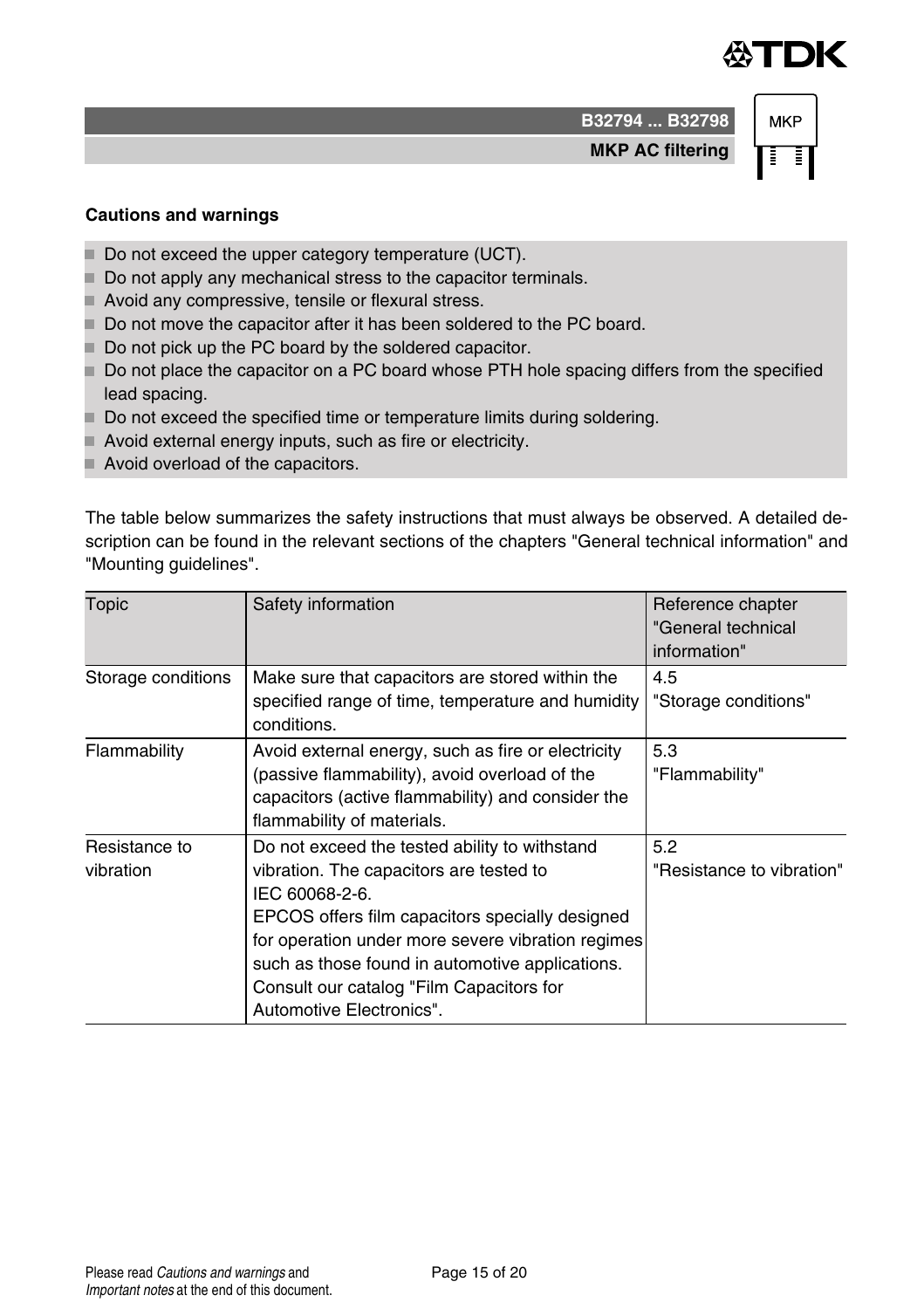

**MKP** 

#### **B32794 ... B32798 MKP AC filtering**

| <b>Topic</b>                                         | Safety information                                                                                                                                                                                                         | Reference chapter<br>"Mounting guidelines"               |
|------------------------------------------------------|----------------------------------------------------------------------------------------------------------------------------------------------------------------------------------------------------------------------------|----------------------------------------------------------|
| Soldering                                            | Do not exceed the specified time or temperature<br>limits during soldering.                                                                                                                                                | 1 "Soldering"                                            |
| Cleaning                                             | Use only suitable solvents for cleaning capacitors.                                                                                                                                                                        | 2 "Cleaning"                                             |
| Embedding of<br>capacitors in<br>finished assemblies | When embedding finished circuit assemblies in<br>plastic resins, chemical and thermal influences<br>must be taken into account.<br>Caution: Consult us first, if you also wish to<br>embed other uncoated component types! | 3 "Embedding of<br>capacitors in finished<br>assemblies" |

#### **Effect of humidity on capacitance stability**

Long contact of a film capacitor with humidity can produce irreversible effects. Direct contact with liquid water or excess exposure to high ambient humidity or dew will eventually remove the film metallization and thus destroy the capacitor. Plastic boxed capacitors must be properly tested in the final application at the worst expected conditions of temperature and humidity in order to check if any parameter drift may provoke a circuit malfunction.

In case of penetration of humidity through the film, the layer of Zinc can be degraded, specially under AC operation (change of polarity), accelerated by the temperature, provoking an increment of the serial resistance of the electrode and eventually a reduction of the capacitance value. For DC operation, the parameter drift is much less.

Plastic boxes and resins can not protect 100% against humidity. Metal enclosures, resin potting or coatings or similar measures by customers in their applications will offer additional protection against humidity penetration.

#### **Display of ordering codes for EPCOS products**

The ordering code for one and the same product can be represented differently in data sheets, data books, other publications and the website of EPCOS, or in order-related documents such as shipping notes, order confirmations and product labels. **The varying representations of the ordering codes are due to different processes employed and do not affect the specifications of the respective products**. Detailed information can be found on the Internet under www.epcos.com/orderingcodes.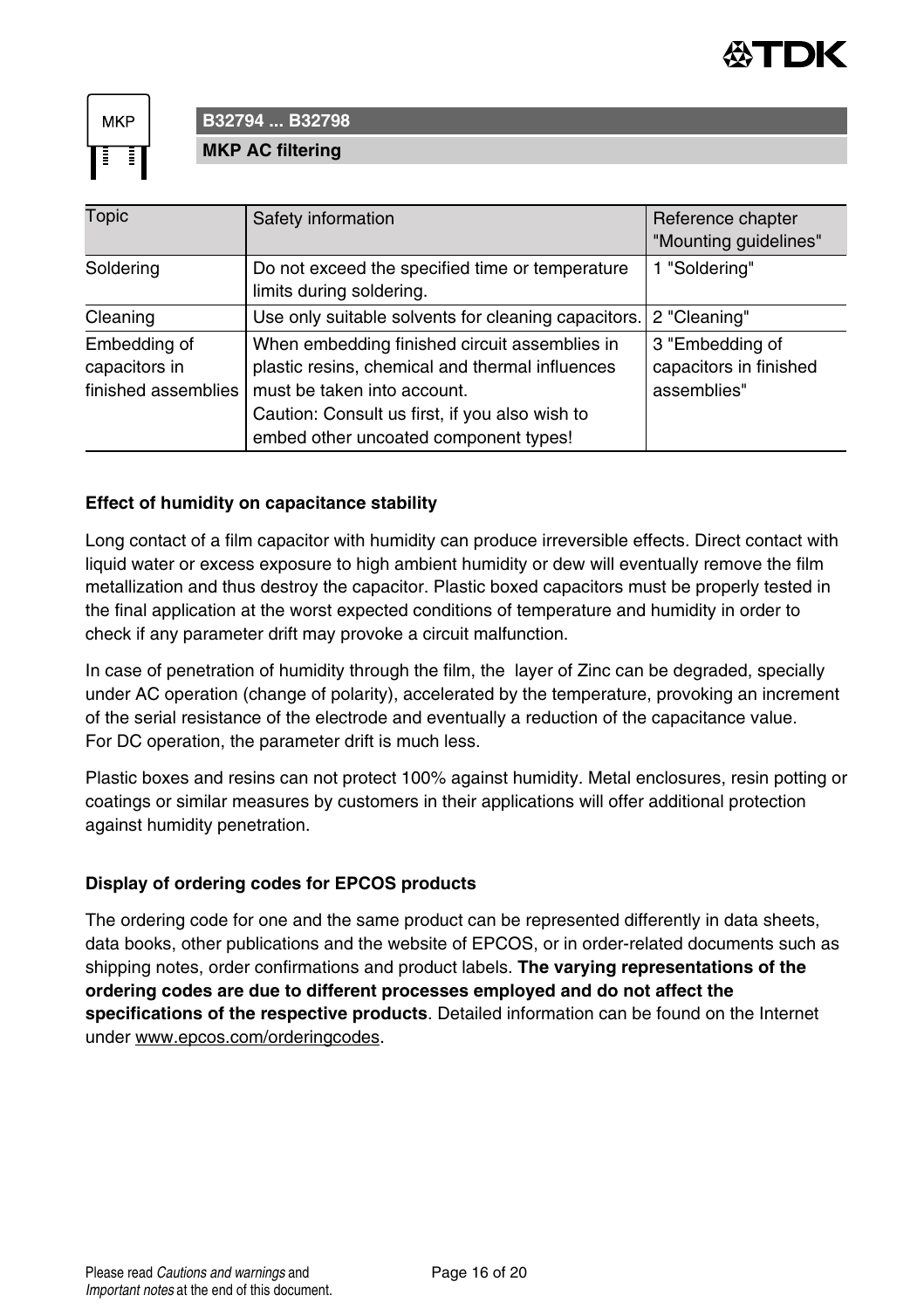

**B32794 ... B32798 MKP AC filtering**

**MKP** ि ।

#### **Symbols and terms**

| Symbol              | English                                     | German                                  |
|---------------------|---------------------------------------------|-----------------------------------------|
|                     |                                             |                                         |
| α                   | Heat transfer coefficient                   | Wärmeübergangszahl                      |
| $\alpha_{\rm C}$    | Temperature coefficient of capacitance      | Temperaturkoeffizient der Kapazität     |
| A                   | Capacitor surface area                      | Kondensatoroberfläche                   |
| $\beta_{\rm C}$     | Humidity coefficient of capacitance         | Feuchtekoeffizient der Kapazität        |
| С                   | Capacitance                                 | Kapazität                               |
| $C_{R}$             | Rated capacitance                           | Nennkapazität                           |
| ΔC                  | Absolute capacitance change                 | Absolute Kapazitätsänderung             |
| $\triangle$ C/C     | Relative capacitance change (relative       | Relative Kapazitätsänderung (relative   |
|                     | deviation of actual value)                  | Abweichung vom Ist-Wert)                |
| $\Delta C/C_R$      | Capacitance tolerance (relative deviation   | Kapazitätstoleranz (relative Abweichung |
|                     | from rated capacitance)                     | vom Nennwert)                           |
| dt                  | Time differential                           | Differentielle Zeit                     |
| Δt                  | Time interval                               | Zeitintervall                           |
| ΛT                  | Absolute temperature change                 | Absolute Temperaturänderung             |
|                     | (self-heating)                              | (Selbsterwärmung)                       |
| ∆tan δ              | Absolute change of dissipation factor       | Absolute Änderung des Verlustfaktors    |
| ΔV                  | Absolute voltage change                     | Absolute Spannungsänderung              |
| dV/dt               | Time differential of voltage function (rate | Differentielle Spannungsänderung        |
|                     | of voltage rise)                            | (Spannungsflankensteilheit)             |
| $\Delta V/\Delta t$ | Voltage change per time interval            | Spannungsänderung pro Zeitintervall     |
| F.                  | Activation energy for diffusion             | Aktivierungsenergie zur Diffusion       |
| <b>ESL</b>          | Self-inductance                             | Eigeninduktivität                       |
| <b>ESR</b>          | Equivalent series resistance                | Ersatz-Serienwiderstand                 |
| f                   | Frequency                                   | Frequenz                                |
| $f_1$               | Frequency limit for reducing permissible    | Grenzfrequenz für thermisch bedingte    |
|                     | AC voltage due to thermal limits            | Reduzierung der zulässigen              |
|                     |                                             | Wechselspannung                         |
| f <sub>2</sub>      | Frequency limit for reducing permissible    | Grenzfrequenz für strombedingte         |
|                     | AC voltage due to current limit             | Reduzierung der zulässigen              |
|                     |                                             | Wechselspannung                         |
| $f_r$               | Resonant frequency                          | Resonanzfrequenz                        |
| F <sub>D</sub>      | Thermal acceleration factor for diffusion   | Therm. Beschleunigungsfaktor zur        |
|                     |                                             | <b>Diffusion</b>                        |
| $F_{\rm T}$         | Derating factor                             | Deratingfaktor                          |
|                     | Current (peak)                              | Stromspitze                             |
| $I_{\rm C}$         | Category current (max. continuous           | Kategoriestrom (max. Dauerstrom)        |
|                     | current)                                    |                                         |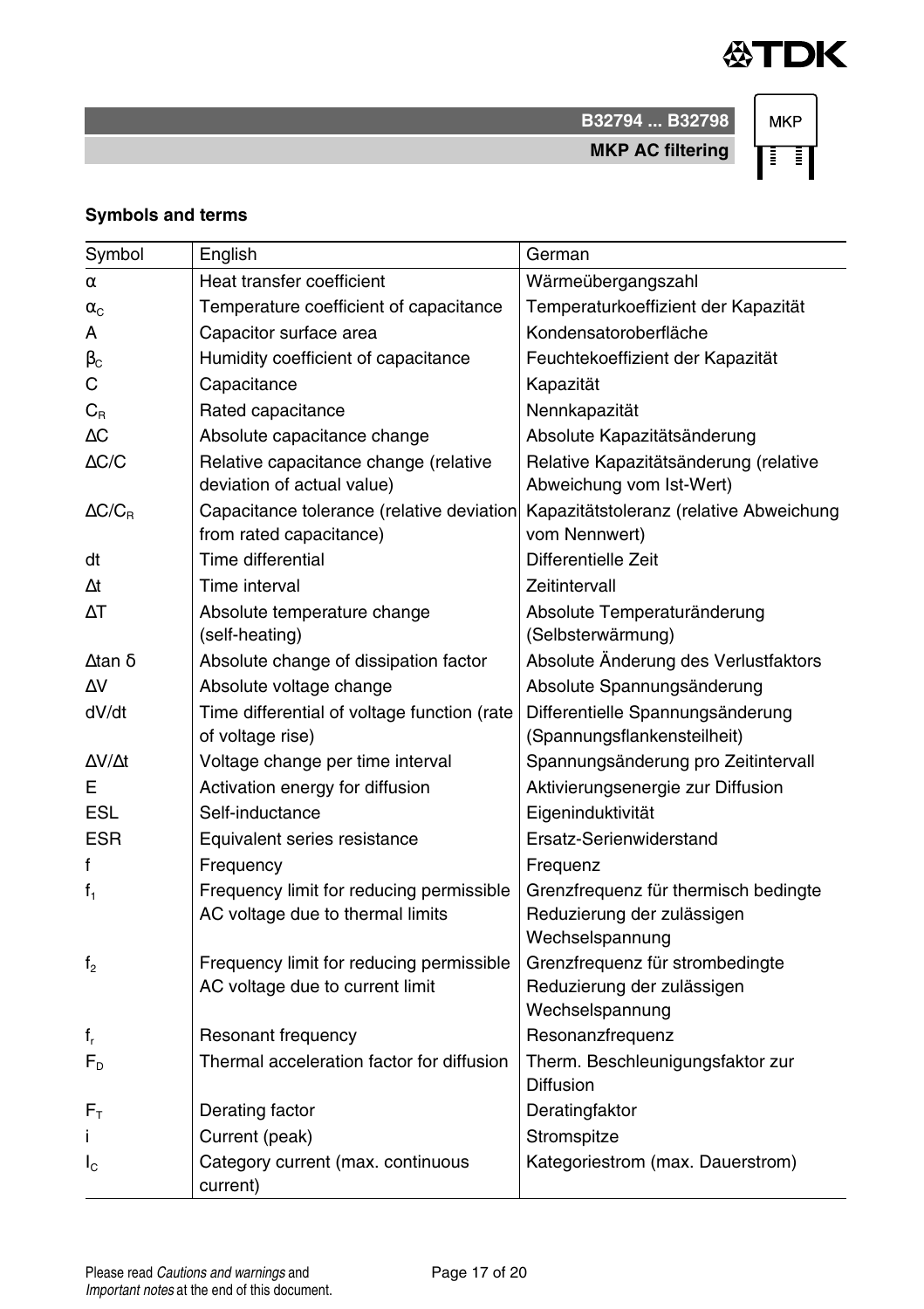

**MKP** ाग

#### **B32794 ... B32798**

**MKP AC filtering**

| Symbol                         | English                                       | German                                   |
|--------------------------------|-----------------------------------------------|------------------------------------------|
| I <sub>RMS</sub>               | (Sinusoidal) alternating current,             | (Sinusförmiger) Wechselstrom             |
|                                | root-mean-square value                        |                                          |
| $i_{z}$                        | Capacitance drift                             | Inkonstanz der Kapazität                 |
| $k_0$                          | Pulse characteristic                          | Impulskennwert                           |
| L <sub>S</sub>                 | Series inductance                             | Serieninduktivität                       |
| λ                              | Failure rate                                  | Ausfallrate                              |
| λο                             | Constant failure rate during useful           | Konstante Ausfallrate in der             |
|                                | service life                                  | Nutzungsphase                            |
| $\lambda_{\text{test}}$        | Failure rate, determined by tests             | Experimentell ermittelte Ausfallrate     |
| $P_{\text{diss}}$              | Dissipated power                              | Abgegebene Verlustleistung               |
| $P_{gen}$                      | Generated power                               | Erzeugte Verlustleistung                 |
| Q                              | Heat energy                                   | Wärmeenergie                             |
| ρ                              | Density of water vapor in air                 | Dichte von Wasserdampf in Luft           |
| R                              | Universal molar constant for gases            | Allg. Molarkonstante für Gas             |
| R                              | Ohmic resistance of discharge circuit         | <b>Ohmscher Widerstand des</b>           |
|                                |                                               | Entladekreises                           |
| $R_i$                          | Internal resistance                           | Innenwiderstand                          |
| $R_{inc}$                      | Insulation resistance                         | Isolationswiderstand                     |
| $R_{\rm p}$                    | Parallel resistance                           | Parallelwiderstand                       |
| $R_{\rm S}$                    | Series resistance                             | Serienwiderstand                         |
| S                              | severity (humidity test)                      | Schärfegrad (Feuchtetest)                |
| t                              | Time                                          | Zeit                                     |
| т                              | Temperature                                   | Temperatur                               |
| τ                              | Time constant                                 | Zeitkonstante                            |
| tan $\delta$                   | Dissipation factor                            | Verlustfaktor                            |
| tan $\delta_{\rm D}$           | Dielectric component of dissipation<br>factor | Dielektrischer Anteil des Verlustfaktors |
| tan $\delta_{\rm P}$           | Parallel component of dissipation factor      | Parallelanteil des Verlfustfaktors       |
| tan $\delta_{\rm s}$           | Series component of dissipation factor        | Serienanteil des Verlustfaktors          |
| $T_A$                          | Temperature of the air surrounding the        | Temperatur der Luft, die das Bauteil     |
|                                | component                                     | umgibt                                   |
| $T_{\text{max}}$               | Upper category temperature                    | Obere Kategorietemperatur                |
| $T_{min}$                      | Lower category temperature                    | Untere Kategorietemperatur               |
| $t_{OL}$                       | Operating life at operating temperature       | Betriebszeit bei Betriebstemperatur und  |
|                                | and voltage                                   | -spannung                                |
| $T_{op}$                       | Operating temperature                         | Beriebstemperatur                        |
| $T_R$                          | Rated temperature                             | Nenntemperatur                           |
| $T_{\text{ref}}$               | Reference temperature                         | Referenztemperatur                       |
| $t_{\scriptscriptstyle\rm SL}$ | Reference service life                        | Referenz-Lebensdauer                     |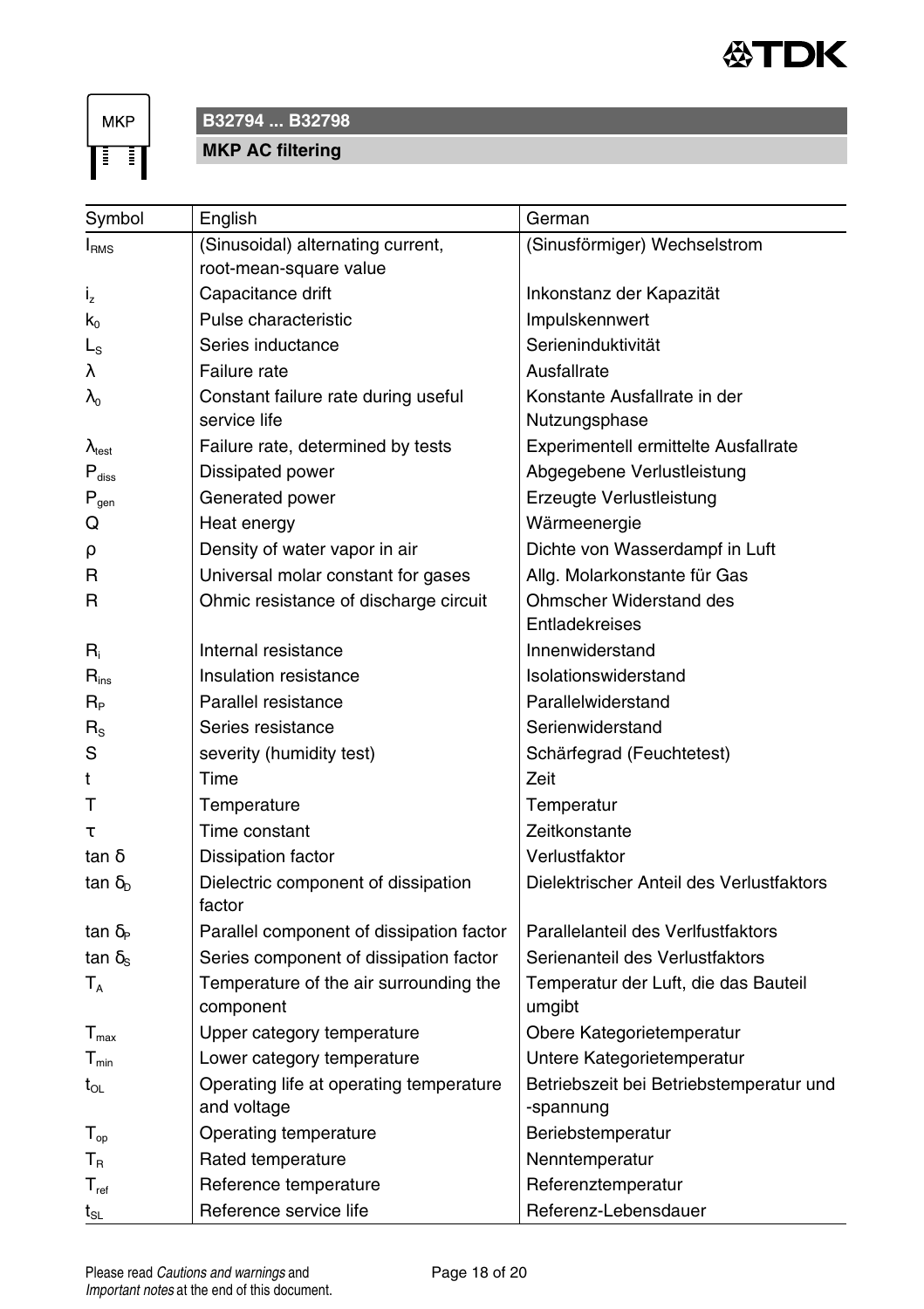

**B32794 ... B32798**

**MKP AC filtering**

**MKP** ∏∃∏

| Symbol                      | English                           | German                                |
|-----------------------------|-----------------------------------|---------------------------------------|
| $V_{AC}$                    | AC voltage                        | Wechselspannung                       |
| $V_c$                       | Category voltage                  | Kategoriespannung                     |
| $\mathsf{V}_{\text{C,RMS}}$ | Category AC voltage               | (Sinusförmige)                        |
|                             |                                   | Kategorie-Wechselspannung             |
| $V_{CD}$                    | Corona-discharge onset voltage    | Teilentlade-Einsatzspannung           |
| $V_{ch}$                    | Charging voltage                  | Ladespannung                          |
| $V_{DC}$                    | DC voltage                        | Gleichspannung                        |
| $V_{FR}$                    | Fly-back capacitor voltage        | Spannung (Flyback)                    |
| $V_i$                       | Input voltage                     | Eingangsspannung                      |
| $V_{o}$                     | Output voltage                    | Ausgangssspannung                     |
| $V_{op}$                    | Operating voltage                 | Betriebsspannung                      |
| $V_{p}$                     | Peak pulse voltage                | Impuls-Spitzenspannung                |
| $V_{pp}$                    | Peak-to-peak voltage Impedance    | Spannungshub                          |
| $V_{\rm R}$                 | Rated voltage                     | Nennspannung                          |
| Ŷ <sub>R</sub>              | Amplitude of rated AC voltage     | Amplitude der Nenn-Wechselspannung    |
| $V_{RMS}$                   | (Sinusoidal) alternating voltage, | (Sinusförmige) Wechselspannung        |
|                             | root-mean-square value            |                                       |
| $V_{\rm SC}$                | S-correction voltage              | Spannung bei Anwendung "S-correction" |
| $V_{\rm sn}$                | Snubber capacitor voltage         | Spannung bei Anwendung                |
|                             |                                   | "Beschaltung"                         |
| Z                           | Impedance                         | Scheinwiderstand                      |
| $e^-$                       | Lead spacing                      | Rastermaß                             |